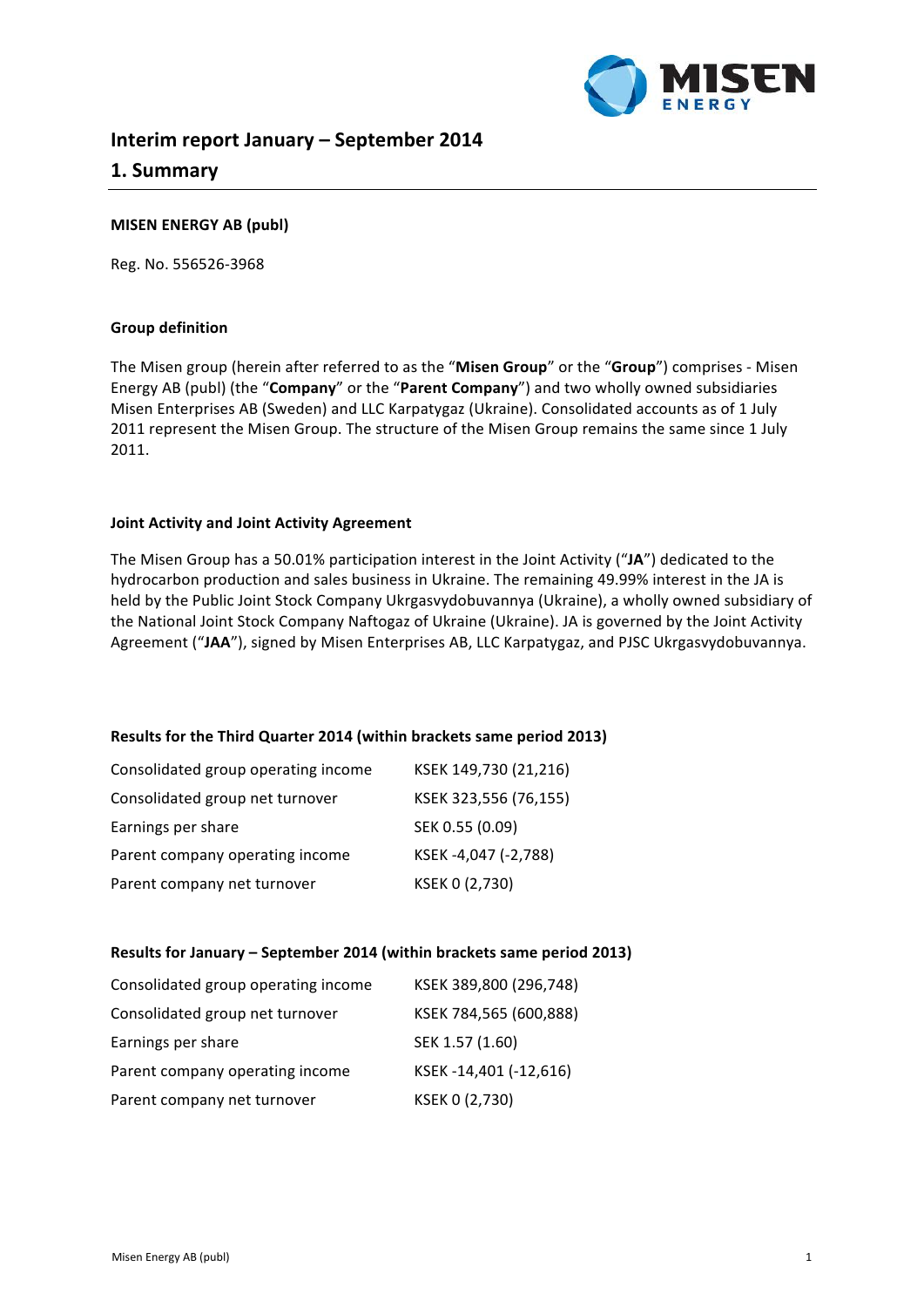# **Gas balance situation**

During the third quarter 2014 the Company and its subsidiary LLC Karpatygaz have concluded sales of 287.6 million cubic meters (mmcm) of natural gas. This volume includes previously announced sales volumes and comprises a mix of natural gas produced in 2013 and stored in the underground storage facilities since mid-2013 as well as natural gas produced during January - September 2014.

During the period of January – September 2014 the total sales of natural gas constituted 643.1 mmcm.

As result of performed sales, LLC Karpatygaz was able to continue payments associated with the JA debts as well as to continue with the previously suspended investment program.

All natural gas produced, transported, stored and allocated to the final consumers is registered on a monthly basis by the Ukrainian State bodies in the gas balancing process. Since the second quarter 2013, the Company and its subsidiary LLC Karpatygaz have been experiencing challenges and irregularities related to this process. This has been reported to the market and reflected in the previous interim reports as well as the annual report 2013.

During Q3 2014, a major break through has been made in negotiating re-inclusion of the LLC Karpatygaz led JA into the gas balance, leading to a full inclusion of JA into the balance of the ongoing production on the monthly basis and partial access for sales of gas previously accumulated in the underground storages. As of the end of Q3 2014, the Company had 170.8 mmcm of unsold gas kept in the underground storages. Please refer to the chapter "Essential events after end of the third quarter 2014" for description of latest event in regards to the gas balance.

By understanding that the gas balancing process in Ukraine is based on monthly cycles of revisions and revaluations, and by assessing the fact that the Company has been included into the gas balance for all three months of August, September and October, the management concludes that by the end of Q3 2014 the Company has been included into the gas balance. In addition, there are no signs for this pattern to change for the upcoming months, hence the situation could be valued as positively stable and represents a limited uncertainty for the future business and going concern.

# **Financing from the Fund**

Within the framework of the financing agreement between the Company and a Dutch financing fund (Stichting Bewaarder Pluribus Optimum Fund), whereby the Company has been granted a financial facility of up to KEUR 7,500 (corresponding to approximately KSEK 69,000), a tranche of KEUR 1,680 (KSEK 15,067) was drawn down during the first three quarters of 2014. Accordingly, the total debt under the financing agreement as of 30 September 2014 is KEUR 5,880 (KSEK 54,120). This facility has been introduced to secure long-term financial requirements for the Company's Swedish operations.

During Q3 2014 the Company has initiated discussions with the Fund regarding possible extension of the loan. This is related to the previously suspended investment program, which has delayed the project implementation. As result, the Company will have to extend financing of its operations from the borrowed sources for an additional period of time. Negotiations are in progress and the Company will report upon reaching the final agreement with the fund.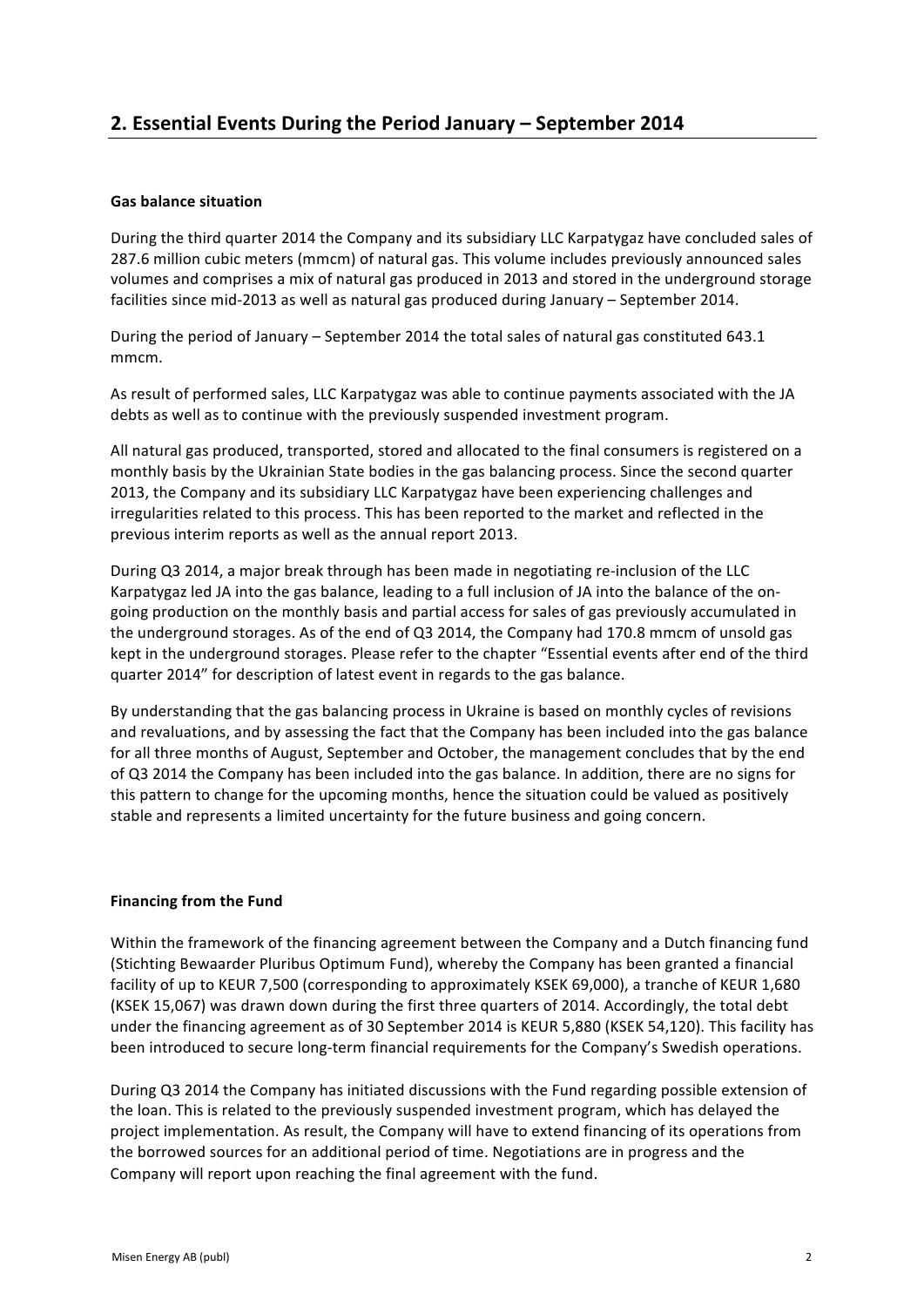### **Surveillance list**

On 17 September 2014, the Company was lifted from the Surveillance List on the First North NASDAQ OMX Nordic Exchange Stockholm AB and the observation status has been removed. The Company was placed on the surveillance list following concerns that the Company might not have sufficient control over its assets in Ukraine and due to certain articles in the Swedish press containing incorrect information that could be misleading to investors.

# **Joint Activity Agreement**

The Amendment No. 6 to the JAA, signed on 21 February 2014, has provided greater authority to JA's Management Committee, which in turn agreed on extension of Misen Enterprises AB obligation to contribute funding as per JAA in the amount of KUSD 12,516 (KSEK 90,804) until 31 December 2014. To facilitate this, the Company has entered discussions with the Fund in regards to rising additional financing that would enable the Company to meet the above mentioned goals. Negotiations are in progress and the Company will report upon reaching the final agreement with the fund.

# **Investment program report**

With the positive developments related to the gas balance and renewed sales taking place the Company has continued with the investment program during Q3 2014 primarily focusing on completion of construction of Khrestyshchensha Booster Compressor Station (BCS). This is the largest single investment project for JA, featuring complex engineering installation of 60 MW compressing power. The project's budget is estimated at around MSEK 700, with 80% of works and investment completed as of the end of Q3 2014

The Misen Group's capital expenditure on equipment for gas production in Ukraine related to the JA activity January - September 2014 amounted to KSEK 121,830 (KSEK 347,011).

# **Production report**

The table below sets forth the **average daily production** indicators by the end of the period:

|                       | Q3 2014 | Q3 2013 |  |
|-----------------------|---------|---------|--|
| Natural Gas (mmcm)    | 1.9     | 1.9     |  |
| Gas Condensate (tons) | 90.5    | 84.0    |  |
| Oil (tons)            | 44.9    | 103.0   |  |

The table below sets forth the *accumulated production* indicators for January-September:

|                         | Jan-Sep 2014 | Jan-Sep 2013 |  |
|-------------------------|--------------|--------------|--|
| Natural Gas (mmcm)      | 515          | 507          |  |
| Gas Condensate (ktons*) | 21.4         | 23.3         |  |
| Oil (ktons)             | 15.3         | 24.4         |  |
| * thousand tons         |              |              |  |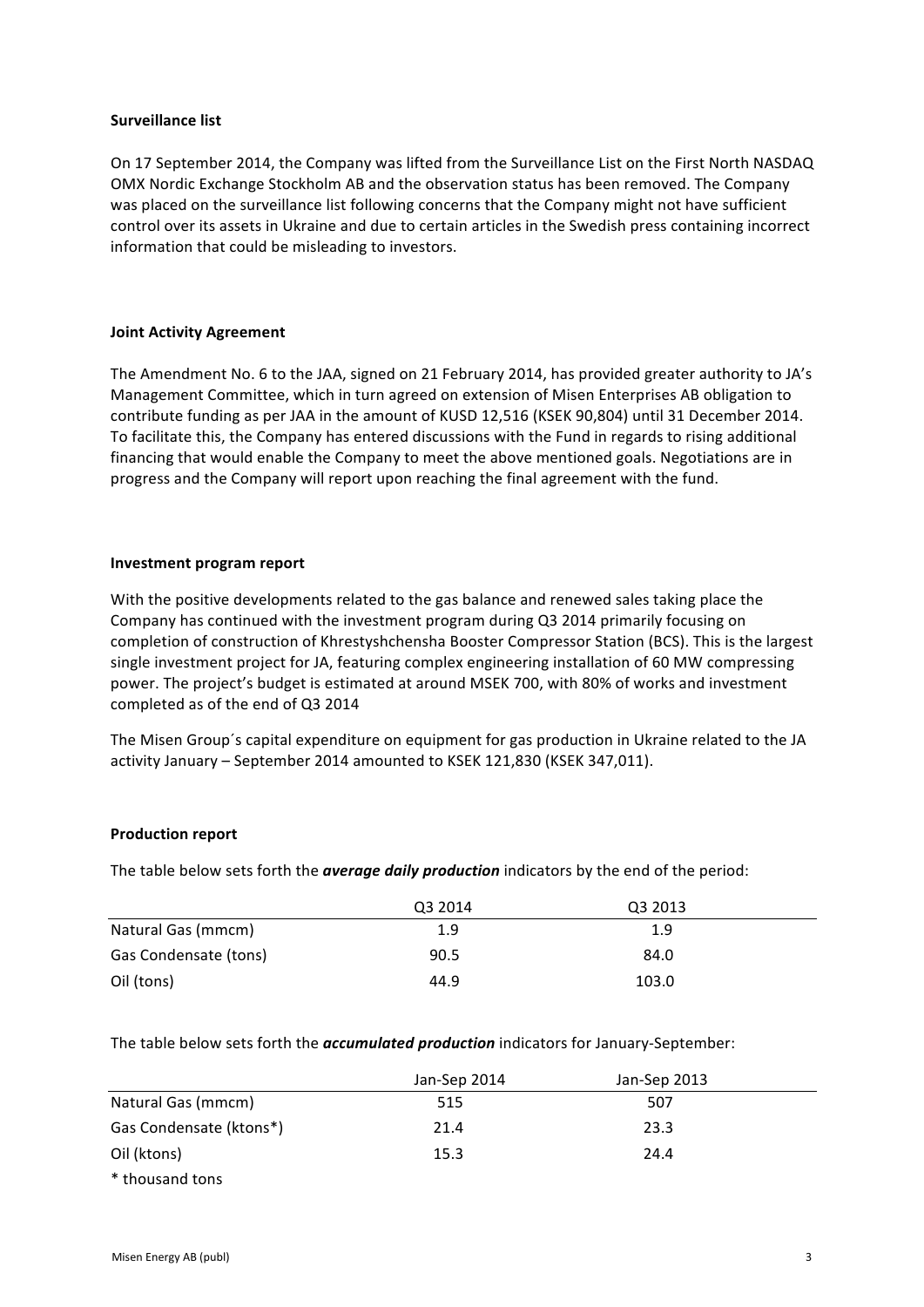Previously announced challenges with the gas balance have forced the Company to put investment program on hold. The Company has prioritized continuation of construction of booster compressor stations. Progress on well workovers has been suspended and certain number of wells have been under-serviced during 2014. This has led to non-growing or even decreasing productivity of certain product categories when compared to the previous reporting periods. With the gas balance situation being resolved, the Company is continuing with its investment program. Starting September 2014, the Company begins monthly reporting on production and sales. Please follow our press releases for up to date information.

# **Subsoil use charge (tax) increase**

As of August 2014, Ukraine introduced a set of emergency laws addressing the turbulent situation in the country. Part of these laws concern the need to increase tax collections to the state budget. In particular, the subsoil use charge for production of natural gas in the depth of up to 5,000 meters has been raised from 28% to 55%. The Misen Group is producing primarily from these depths. The subsoil use charge is payable at the time of production and delivery of gas into the gas transport system. This puts additional financing constrains on the production companies in Ukraine. The charge increase is defined as temporary and valid till the end of 2014. The Company's year-end result will be affected by these changes as the production of five months of 2014 (August through December) will be levied by the increased rate. This will also have a negative effect on the implementation of the JA investment program.

Payment of the subsoil use charge is based on the ceiling gas price for industrial consumers set on a monthly basis by the Ukrainian National Commission for State Energy and Public Utilities Regulation (NCSEPUR). For Q3 2014, the average ceiling price of natural gas for industrial consumers set by NCSEPUR was around SEK 2,500 per thousand cubic meters.

#### **Exchange rate risks**

Due to the political instability in Ukraine the rate for UAH towards SEK has decreased from 0.7718 on 31 December 2013 to 0.5499 on 30 September 2014, or -28.8%. Since the Misen Group's operations and net assets are almost entirely located in Ukraine this has caused a negative effect on the Group's equity, decreasing it by KSEK-202,099.

The Group's cash flow and income are hedged against currency depreciation since the sales prices of traded products are linked to the import prices in USD; natural gas prices are linked to the import prices of gas from Gazprom and EU, and prices for oil and gas condensate are linked to the crude oil prices traded on recognized international exchanges. Most of the Group's expenses are subsoil use charges, which are also directly linked to the gas and oil prices in USD. As for the rest of the costs, they will most likely increase in line with the prices in USD, due to the common practice in Ukraine to tie major costs to the hard currencies like USD and EUR, hence currency fluctuations should be offset. The Company will continue monitoring the situation and will inform the market accordingly.

#### **License risks**

The Company has concluded the previously announced investigation regarding measures required to secure extension of the licenses expiring in 2018. At present all licenses subject to JAA are valid. All licenses subject to JAA have been issued to JA partner, PJSC Ukrgasvydobuvannya, who on its terms made it available to JA. According to JAA, it is direct responsibility of PJSC Ukrgasvydobuvannya to observe timely extension of expiring licenses and the Company trusts that PJSC Ukrgasvydobuvannya will put maximum effort to secure this process. Under the current legislation and accepted practice in Ukraine, the process of extension of licenses that were properly executed (not breached) is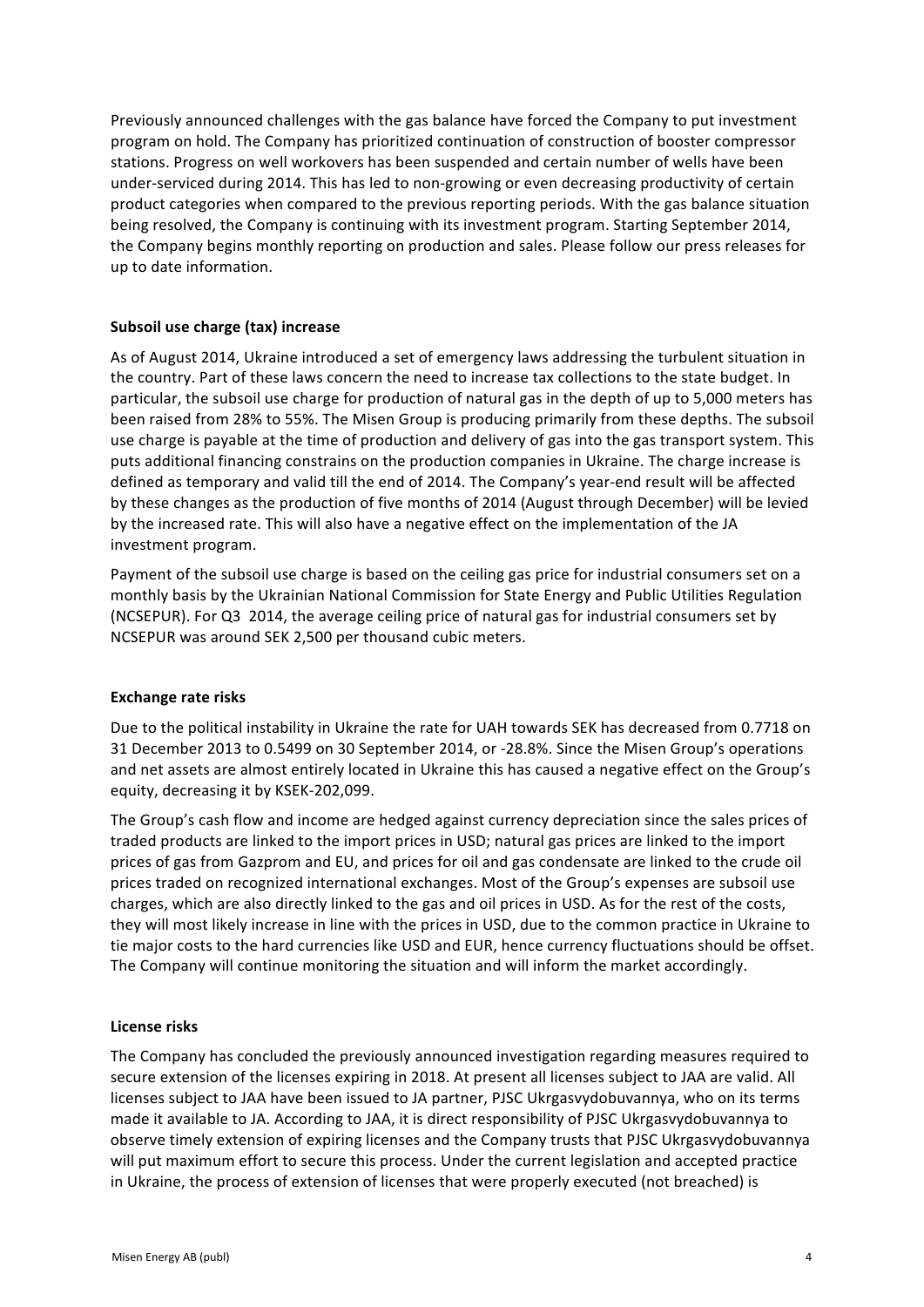considered to be standardized and not requiring any additional extraordinary attention from the Company. In addition, in accordance with JAA, the Company preserves its right to claim compensation for all damages related to non-performance of JAA partner PJSC Ukrgasvydobuvannya, including failure to secure timely extension of applicable licenses.

# Chairman of the Board of Directors of Misen Energy AB (publ) is to step down at the latest at AGM **2015**

Mr. Tore I. Sandvold, Chairman of the Board of Directors of Misen Energy AB (publ) has informed on 24 September 2014 the Nominating Committee of his decision to step down as the member and Chairman of the Board of Misen Energy AB (publ) at the latest at the AGM 2015. Exact timing and further details shall be discussed with the Nominating Committee and released in the due course.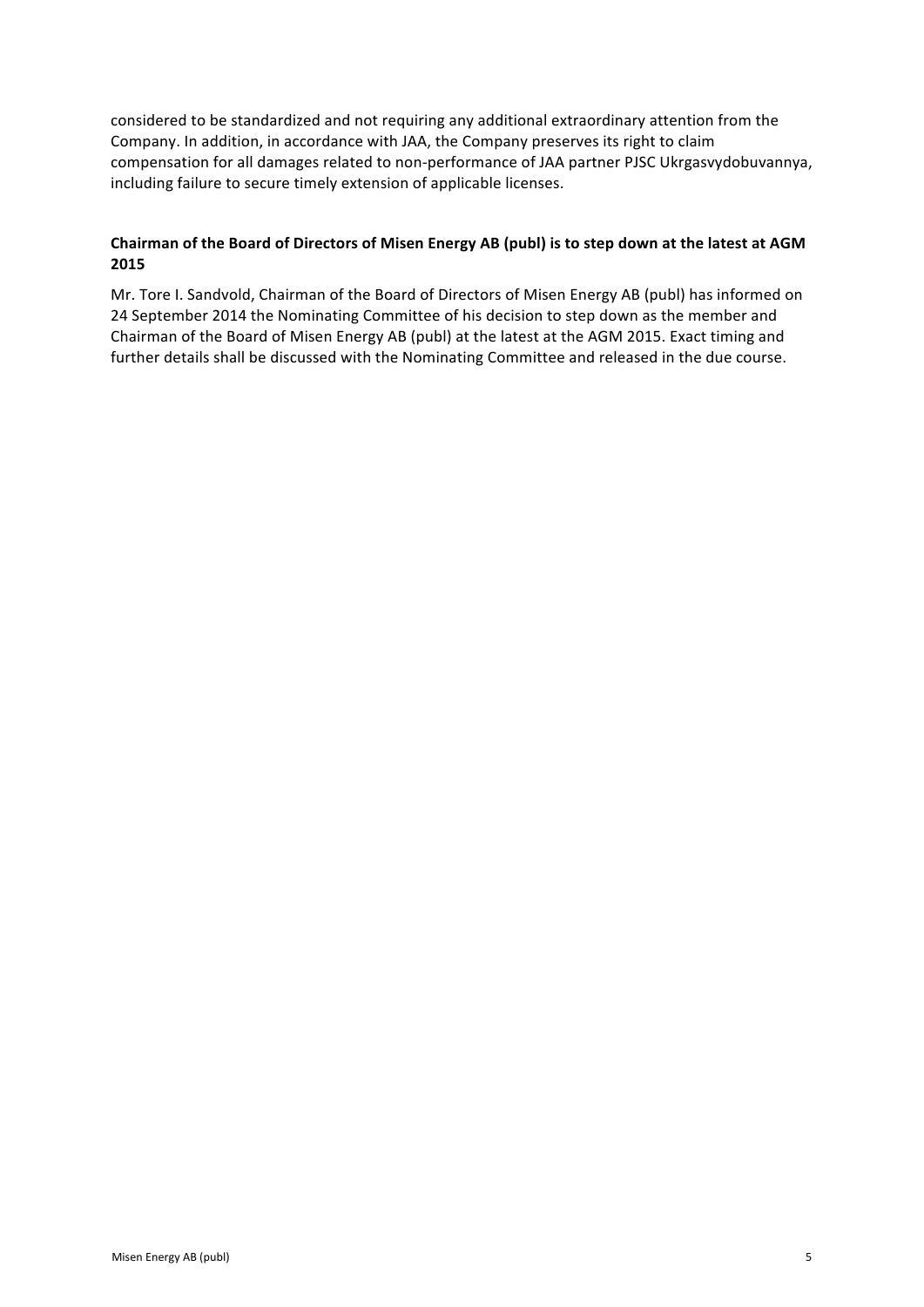### **Essential events after end of the third quarter 2014**

## *Gas balance*

Following the third quarter 2014 the Company was successful in addressing and solving the gas balance issue and experienced no problems with being fully included into the gas balancing process during September, October and November. In addition, the Company was also successful in negotiating sales of all gas previously accumulated and stored in the underground storages.

As of the end of October 2014, the remaining volume of gas available for sales in the underground storages constituted 55.9 mmcm.

Due to a successful solution with the gas balance and full ability to sell production entitlements, an uncertainty for the future business and going concern in this regard could be considered as minimal.

#### Ukraine adopts resolutions potentially affecting gas sales process

In the beginning of November Ukraine passed two resolutions that if implemented will have direct effect on sales process of natural gas in the country. Both resolutions are presented as temporary measures to be effective for the heating season of 2014-2015. The first resolution, No. 596 "On the procedure of procurement of natural gas by industrial, energy-generating and heat- generating enterprises", was passed by the Cabinet of Ministers of Ukraine on 7 November 2014. The resolution bans as of December 1, 2014 through February 28, 2015 some 90 major industrial, energy-generating and heat-generating enterprises to carry out the purchase of natural gas from any suppliers other than NJSC "Naftogaz of Ukraine".

The resolution is being seen as controversial and conflicting with a range of existing laws and applicable regulations. It is criticized by the European Energy Community and is being challenged in Ukrainian courts by the local gas producers. The Company is assessing the situation and projects a rather limited impact to the Company due to a historically different construct of sales channels employed by JA. As a result of earlier encountered challenges with the gas balance, JA's current trade partners constitute companies outside the ones specified in the resolution No. 596.

The second resolution passed by the National Security and Defense Council of Ukraine and signed by the President of Ukraine by Order No.876/2014 on 14 November 2014 orders the Cabinet of Ministers of Ukraine to secure that all domestic production of natural gas is being directed to meet the needs of the population, housing and communal services during the heating season 2014-2015. Currently, the price of gas sold to the population is significantly lower than the commercial market price. 

As it has been described in the annual report 2013, the natural gas consumers in Ukraine could be divided into three distinct groups: households, utilities and industrial. Sales of natural gas to households and utilities are regulated by the State defined tariffs; meanwhile commercial consumers are buying gas in the open exchange (unregulated environment). State tariffs are defined on a monthly basis by NCSEPUR. It also sets the price ceiling for industrial consumers. As of 31 October 2014, the natural gas price tariff for households was set at SEK 530-600 (dependent on consumed amount and metering systems used by households). At the same the top price for industrial consumers was set at SEK 2,520. The top price is also used for calculations of subsoil use charge.

The resolution is addressed to the executive branch of the Cabinet of Ministers of Ukraine, which on its part shall present the order for resolution implementation. Exact terms and means to address the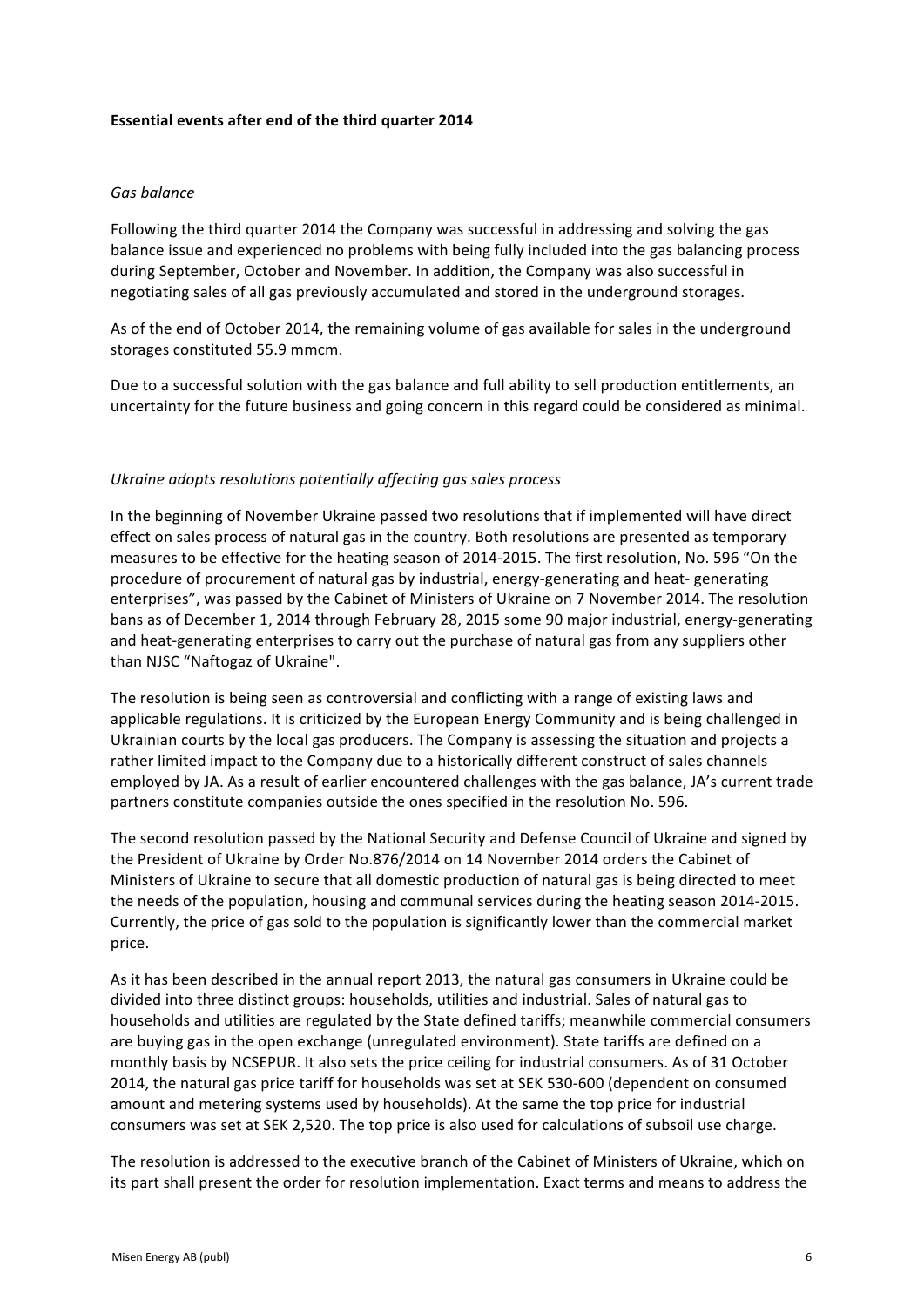price difference remain unknown. The Company is monitoring the situation and will inform the market on further developments.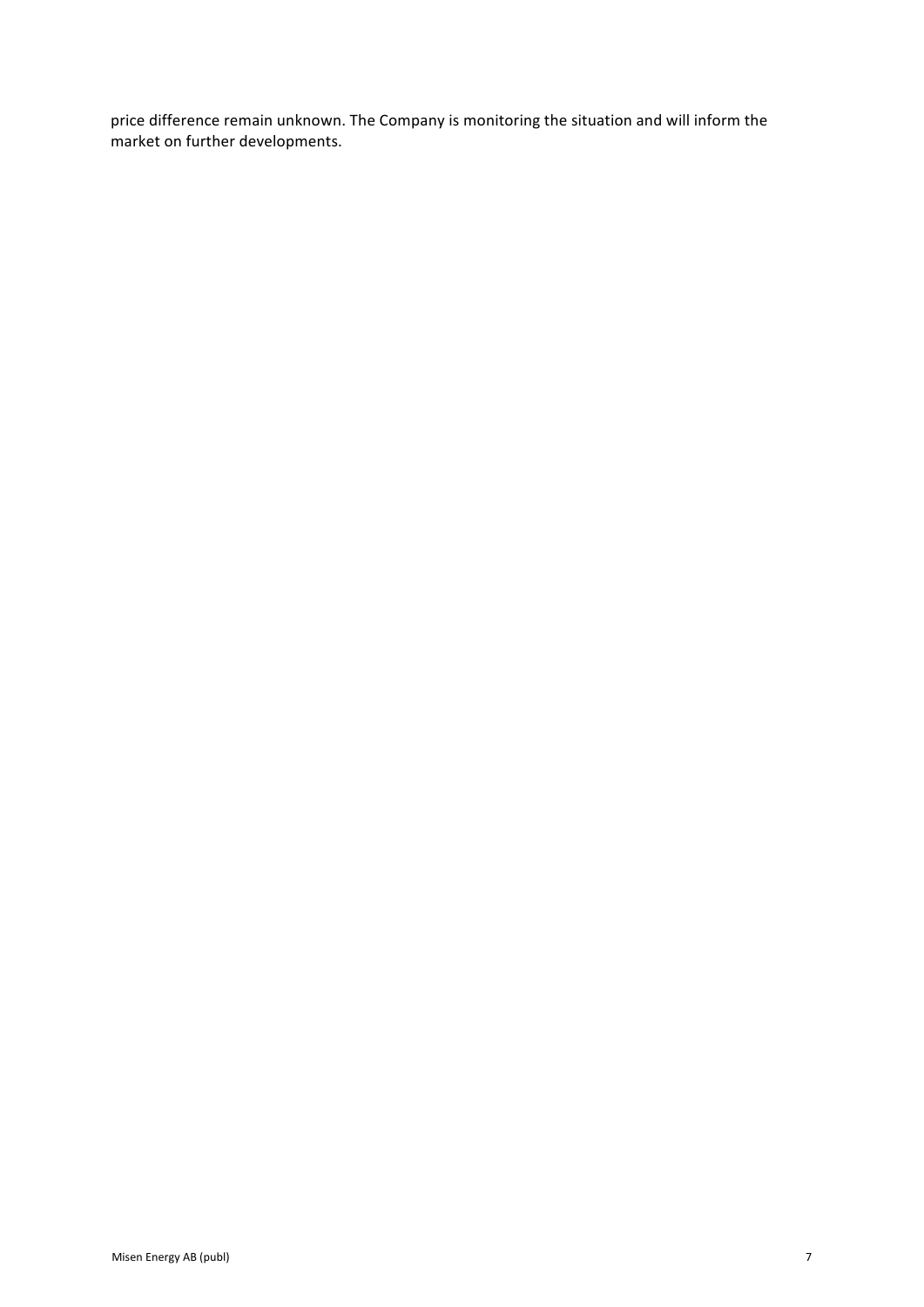# **3. Results – the Misen Group and the Company**

The Misen Group accounted for an operating income of KSEK 149.730 the third quarter 2014 as compared to KSEK 21,216 for the same period last year. Profit after financial items for the period was KSEK 98,272, as compared to KSEK 22,039 for the same period last year. The higher result in the quarter is due to the higher sales volume.

For the first three quarters 2014 operating income of the Misen Group was KSEK 389,800 (KSEK 296,748) and the Misen Group result after the financial items for the first three quarters was KSEK 288,797 to be compared to KSEK 291,358 for the same period 2013. During the first three quarters of 2014 other operating income amounted to KSEK 13,459 (KSEK 3,082) in the 2014 amount gain on operational exchange rates differences represents KSEK 11,919. For the first 9 months of 2014 other operating cost amounted to KSEK 32,979, of this amount KSEK 29,976 represents provisions for legal cases and settlements, fines and penalties which can be derived from the problems the group has encountered due to late payments when not being included in the gas balance

For the first three quarters of 2014 the groups' net profit after financial items has been affected by exchange rate adjustments of KSEK 11,919 in the operating income and KSEK -82 663 included in the financial items.

During January – September 2014, the JA gas production totaled 515 mmcm (507 mmcm during the same period 2013), generating a turnover of MSEK 1,542 (MSEK 1,195) of which 50.01 % is attributable to the Misen Group's interest in JA.

Loss after the financial items for the Company in the third quarter of 2014 amounted to KSEK -6,333 (KSEK -3,302) and for first three quarters 2014 was KSEK -17,939 to be compared to KSEK -14,274 for the same period 2013.

Misen Group revenue for the third quarter of 2014 was KSEK 323,556 (KSEK 76,155) and the Company revenue for this period was KSEK 0 (KSEK 2,730). During January – September 2014, the Misen Group revenue was KSEK 784,565 (KSEK 600,888) while the Company revenue in the same period amounted to KSEK 0 (KSEK 2,730).

# **Cash position**

As of 30 September 2014, the cash balance of the Misen Group was KSEK 27,897 (KSEK 9,761). The cash flow from operations before changes in working capital was KSEK 385,545 in the first three quarters of 2014 (KSEK 248,842). 

# **Capital expenditure**

The Misen Group's capital expenditure on equipment for gas production in Ukraine related to the JA activity January - September 2014 amounted to KSEK 121,830 (KSEK 347,011).

During January - September 2014, capital expenditure orders not yet delivered have been placed at an aggregate value of KSEK 154,182.The capital expenditures are equipment, constructions and constructions in progress for extraction of natural gas. The activities are capital intensive and the level of capital expenditures will be on a continuing high level.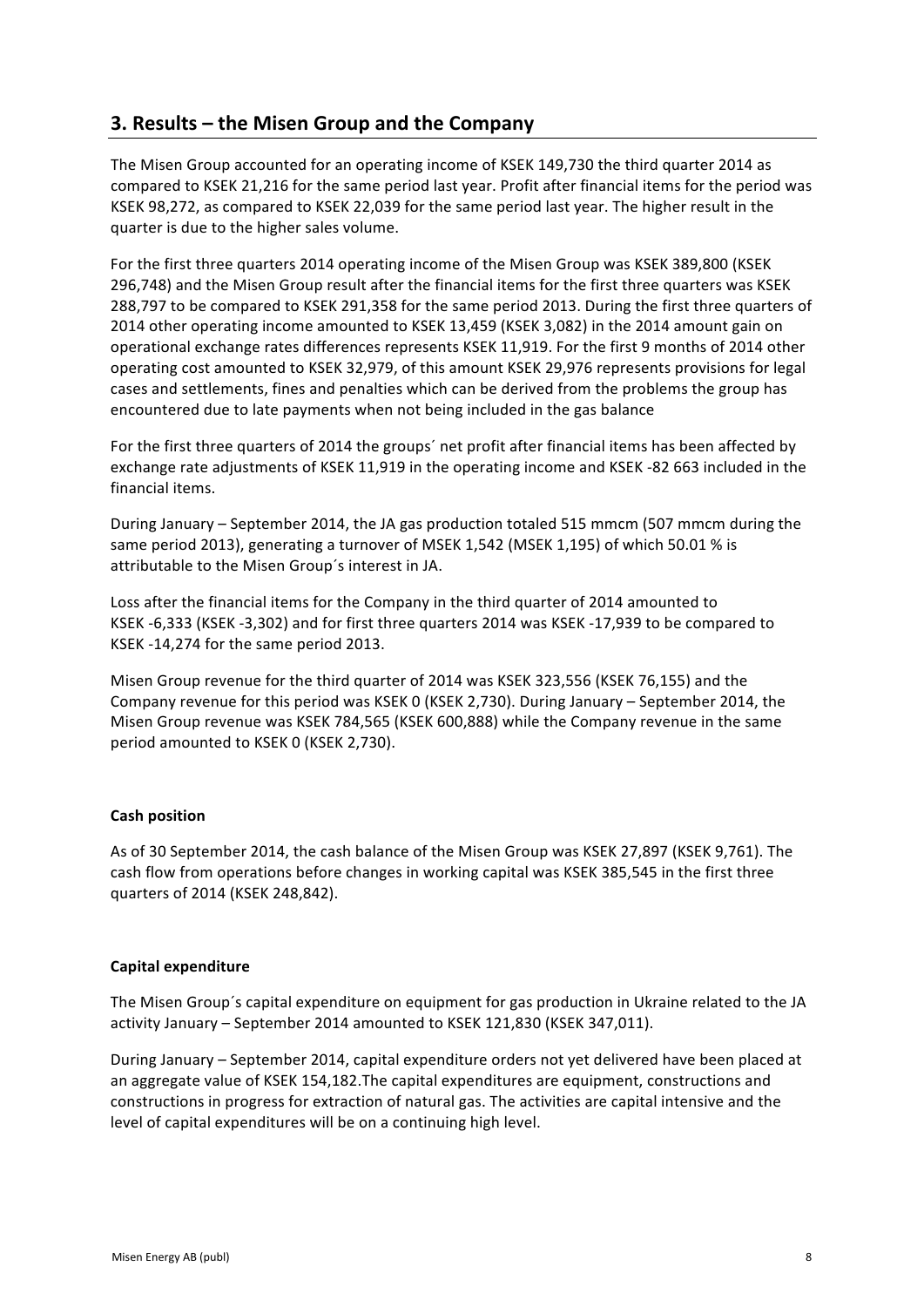### **Expected future development of the Company**

With the gas balance situation being resolved, the operations of the JA are expected to develop in a positive way with a continuous substantial growth in production and sale of gas and thereof increasing profits and positive cash flow from operations resulting in an increased shareholder value. The abovementioned challenges with the gas balance have led to temporary suspension of the investment program and certain issues with a stagnant production growth for Q3 2014. The proceeding sales of accumulated gas in the underground storages and continuation of investment program are expected to cause a positive impact on the Group's income and cash flow.

For details, please refer to descriptions of the gas balance issues in earlier chapters of this report.

### **Environmental impact**

The JA operations have an impact on the environment in Ukraine, which is governed by laws and conventions, which in turn control the JA's operations as regards to the environment. Oil and natural gas operations are subject to extensive regulations with respect to the environment at both international and national levels. Environmental legislation covers the control of water and air pollution, waste, licensing requirements, restrictions on operations in environmentally sensitive and coastal areas. Environmental regulations are expected to become more stringent over time, which will most likely result in increasing costs. The Misen Group meets the environmental requirements in order to maintain existing licenses or obtain new ones.

## **Accounting principles**

This report is prepared according to the International Financial Reporting Standards (IFRS), as adopted by EU. This report is prepared according to IAS 34 and The Swedish Annual Accounts Act as well as RFR 2, Accounting for legal entities. As of 1 January 2014 the Group adopted a series of new accounting principles (please see the Annual Report 2013, pages 47-48), otherwise the accounting principles for the Misen Group as well as for the Company remain identical to the last annual and quarterly reports. It is important to note that the newly adopted accounting principles including IFRS 11 ("Joint Arrangements") do not have an impact on the financial statements of the Company or the Group.

# **Financial assets and liabilities**

Booked value of financial assets and liabilities is equal to fair value.

#### **Financial and other risks**

The Misen Group focuses on exploration and production of hydrocarbons in Ukraine. In this activity, the Company works with a complex set of industry-specific risks such as price trends for oil and gas, currency risk and interest rate risks, regulatory matters relating to investigations, processing and environment and uncertainty in the value of the completed exploration work and the subsequent field development. With operations currently focused on production rather than exploration, the risk exposure could be considered as being moderate.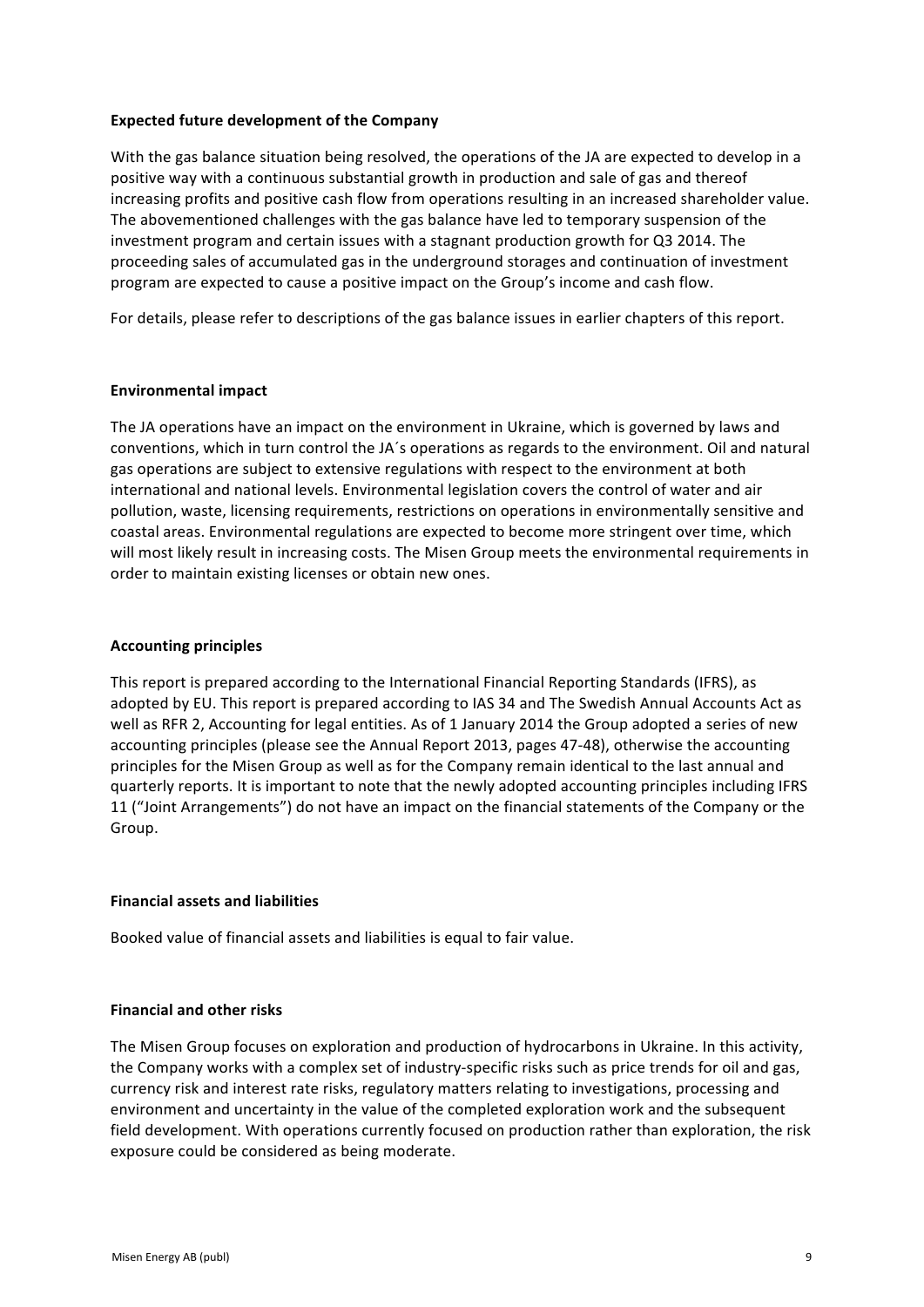The Company has concluded the previously announced investigation regarding measures required to secure extension of the licenses expiring in 2018. It is not expected that any problems will arise with extending the licenses. Please refer to chapter "License risks" for more detailed description.

The need for funding that may arise in 2014 will be handled through extended credits and, if necessary, adjustments in the investment program (please see chapters above).

Due to the political instability in Ukraine the rate for UAH towards SEK has decreased -28,8% during January - September 2014. Since the Misen Group's operations and net assets are almost entirely located in Ukraine this has caused a negative effect on the Group's equity, decreasing it by KSEK -202,099.

A more in-depth explanation of the different risk exposures in the Company's business is included in the annual report 2013.

# **Political risks**

Ukraine has undergone a profound political and social change. The value of the Misen Group assets may be affected by uncertainties such as political or diplomatic developments, social or religious instability, changes in government policies, taxation and interest rates, restrictions on currency repatriation and other political and economic development of laws and rules in Ukraine. These risks relate in particular to expropriation, nationalisation, confiscation of assets and legislative changes concerning the level of foreign ownership.

The Company is concerned with the latest events in Ukraine that started evolving during the fourth quarter 2013. At present the Company is experiencing a range of negative impacts observed on the Misen Group level as described in previous chapters. The major concern is in regards to the projects developed in the eastern part of Ukraine. At the moment the Company has few non-operational wells and one BCS being constructed in this region. All construction works at the Markivska BCS, located in Luhansk region have been suspended. Company has withdrawn all of its personnel from the site. Investments made in this region currently constitute around KSEK 8,180 (current exchange rate), of which 50.01 % is attributable to the Misen Group's interest in JA

The Company continues monitoring the situation.

# **First North**

Misen Energy AB (publ) is listed on First North, which is an alternative market place operated by Nasdaq Stockholm First North and the Company adheres to the rules and regulations for First North. The Certified Adviser of the Company is Consensus Asset Management AB.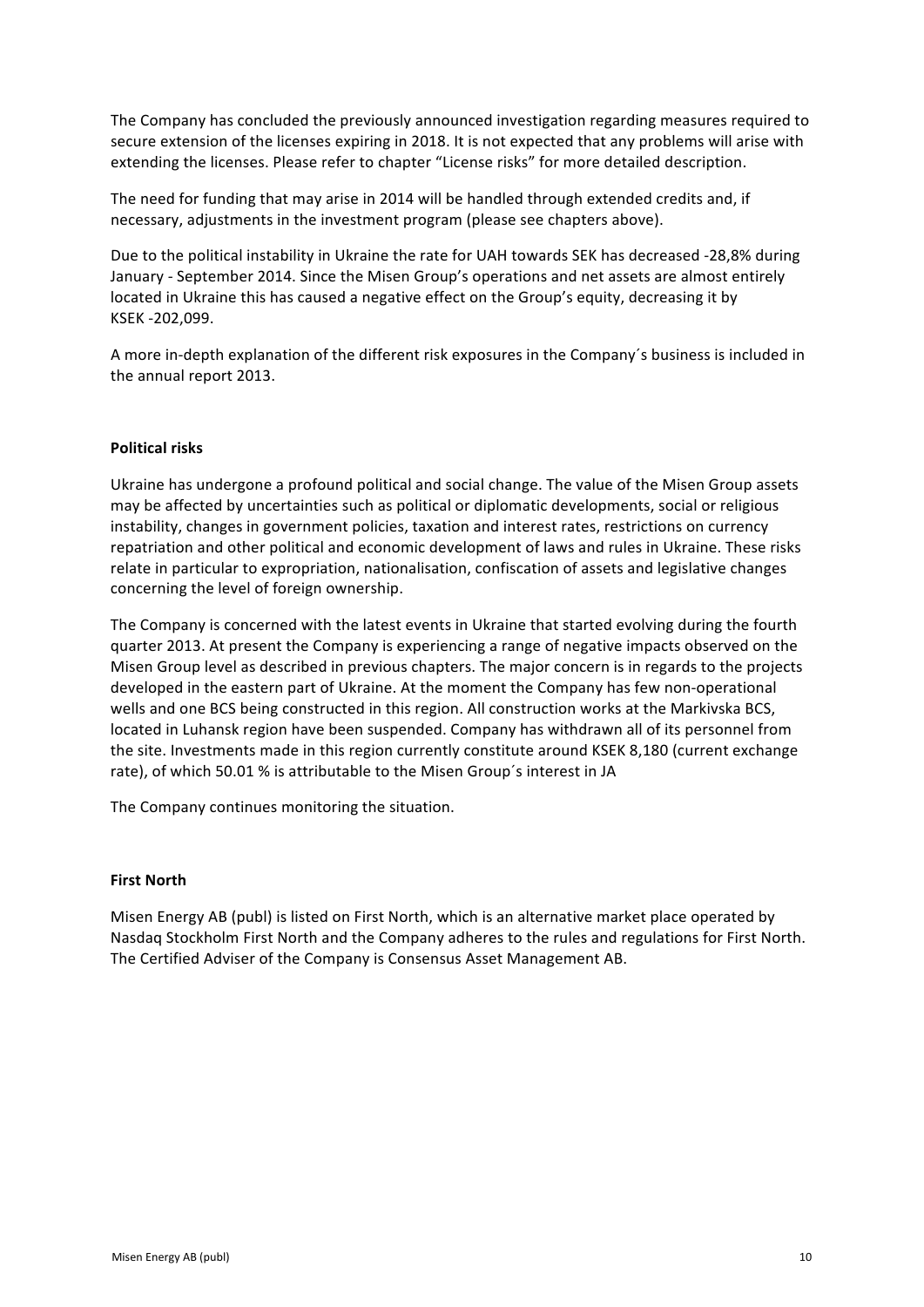# **Sector information - the Misen Group**

The Misen Group operational activities are located in Ukraine. Solely administrative issues are undertaken in Sweden.

# **Geographical area**

|                       | 30 September 2014 | 30 September 2013 | 31 December 2013 |
|-----------------------|-------------------|-------------------|------------------|
| (All amounts in KSEK) |                   |                   |                  |
| Net sales, external:  |                   |                   |                  |
| Sweden                | --                |                   |                  |
| Ukraine               | 771,106           | 600,888           | 623,575          |
| Fixed assets:         |                   |                   |                  |
| Sweden                | --                | --                |                  |
| Ukraine               | 744,831           | 879,655           | 904,656          |

## **Transactions with related parties**

|                            | 30 September 2014 | 30 September 2013 | 31 December 2013 |
|----------------------------|-------------------|-------------------|------------------|
| (All amounts in KSEK)      |                   |                   |                  |
| Ukrgasvydobuvannya:        |                   |                   |                  |
| Sale                       | 52,736            | 146,582           | 164,180          |
| Purchase                   | 118,707           | 164,367           | 179,955          |
| Short-term receivables     | 5                 | 38,661            | 2,152            |
| Short-term debts           | 57,903            | 1,871             | 16,824           |
| Management and Board:      |                   |                   |                  |
| Purchase of services       | 2,993             | 1,986             | 2,217            |
| Salaries and remunerations | 2,304             | 1,800             | 4,199            |
| Short-term debts           | 738               |                   |                  |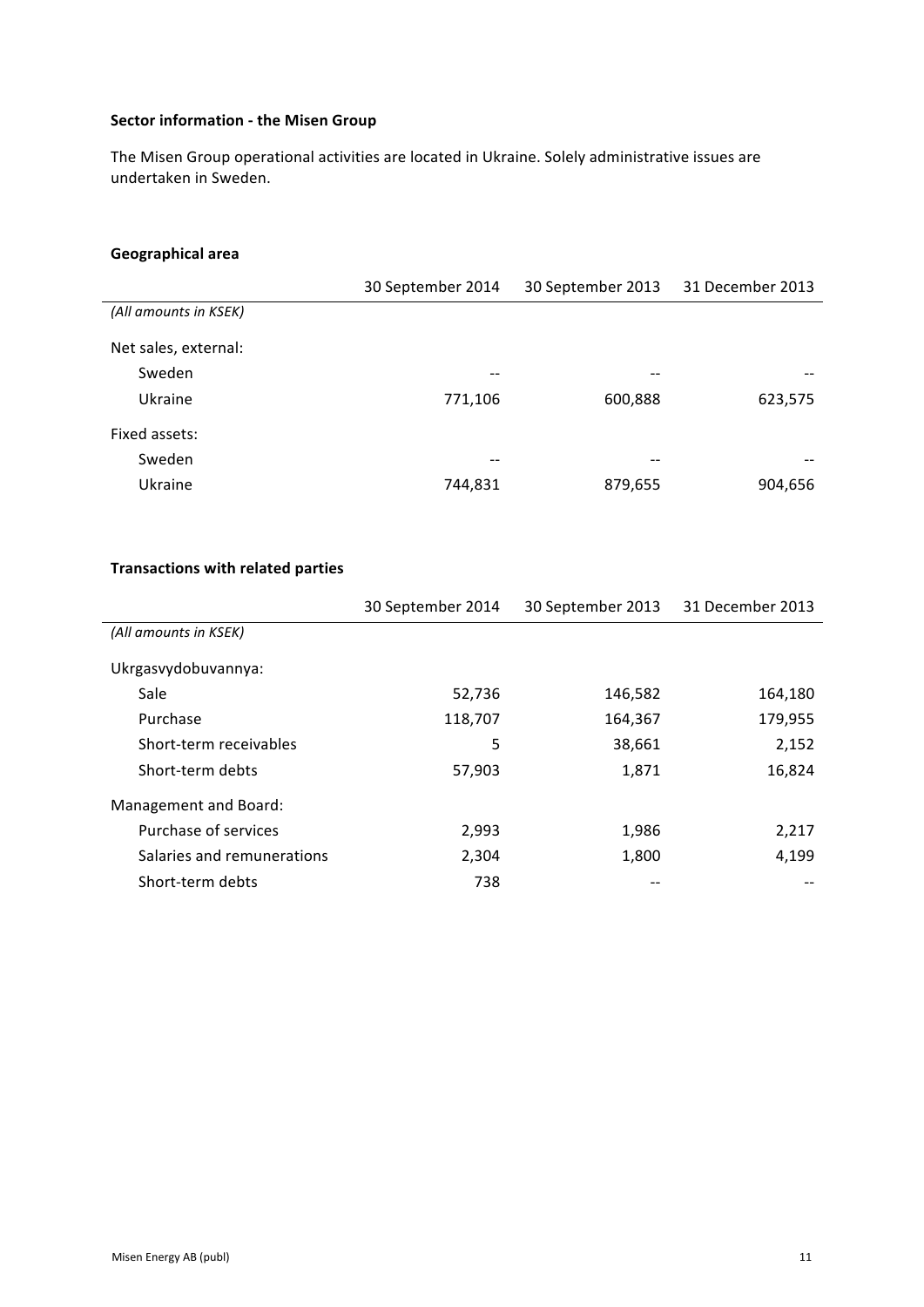### **Publication of the Q3 interim report**

This interim report for the third quarter 2014 is published at the Company's website, www.misenenergy.se, and a printed version can be ordered at info@misenenergy.com.

#### **Future reports**

Next report, the full vear interim report 2014, will be launched on 27 February 2015.

Stockholm, 27 November 2014

**Misen Energy AB (publ)**

The Board and Managing Director

For further information, please contact: Göran Wolff, MD

Direct line: +46 31 759 50 72

Mobile: +46 709 45 48 48

E-mail: goran@misenenergy.se

info@misenenergy.se

Misen Energy AB (publ) (formerly Svenska Capital Oil AB (publ)) is a Swedish upstream oil and gas company with operations in Ukraine. The company was founded in 2004 and its shares are since 12 June 2007 traded on Nasdaq Stockholm First North.

In 2011, Misen Energy AB (publ) acquired Misen Enterprises AB and its Ukrainian subsidiary, LLC Karpatygaz, including the rights to 50.01% of the revenue and profit from a gas production project in Ukraine. Under IFRS rules, this transaction is classified as a reverse takeover. In consideration of the acquisition, a new share issue was carried out.

The gas producing assets have been acquired by production cooperation via a joint activity project governed by a Joint Activity Agreement between the wholly-owned direct and indirect subsidiaries of Misen Energy AB (publ), i.e. Misen Enterprises AB and LLC Karpatygaz (together 50.01%) and PJSC Ukrgasvydobuvannya (49.99%), the largest producer of natural gas in Ukraine and subsidiary of the National Joint Stock Company Naftogaz of Ukraine. The value of the assets is estimated to be substantially higher than the purchase price for Misen Enterprises AB.

The purpose of the project is to significantly increase production of gas and oil by providing modern technologies via a large-scale investment program.

The registered office of Misen Energy AB (publ) is in Stockholm and the shares are traded on First North under identification ticker MISE.

The Certified Adviser of the company at Nasdaq Stockholm First North is Consensus Asset Management AB (formerly Thenberg & Kinde Fondkommission AB).

For further information, please visit our website www.misenenergy.se.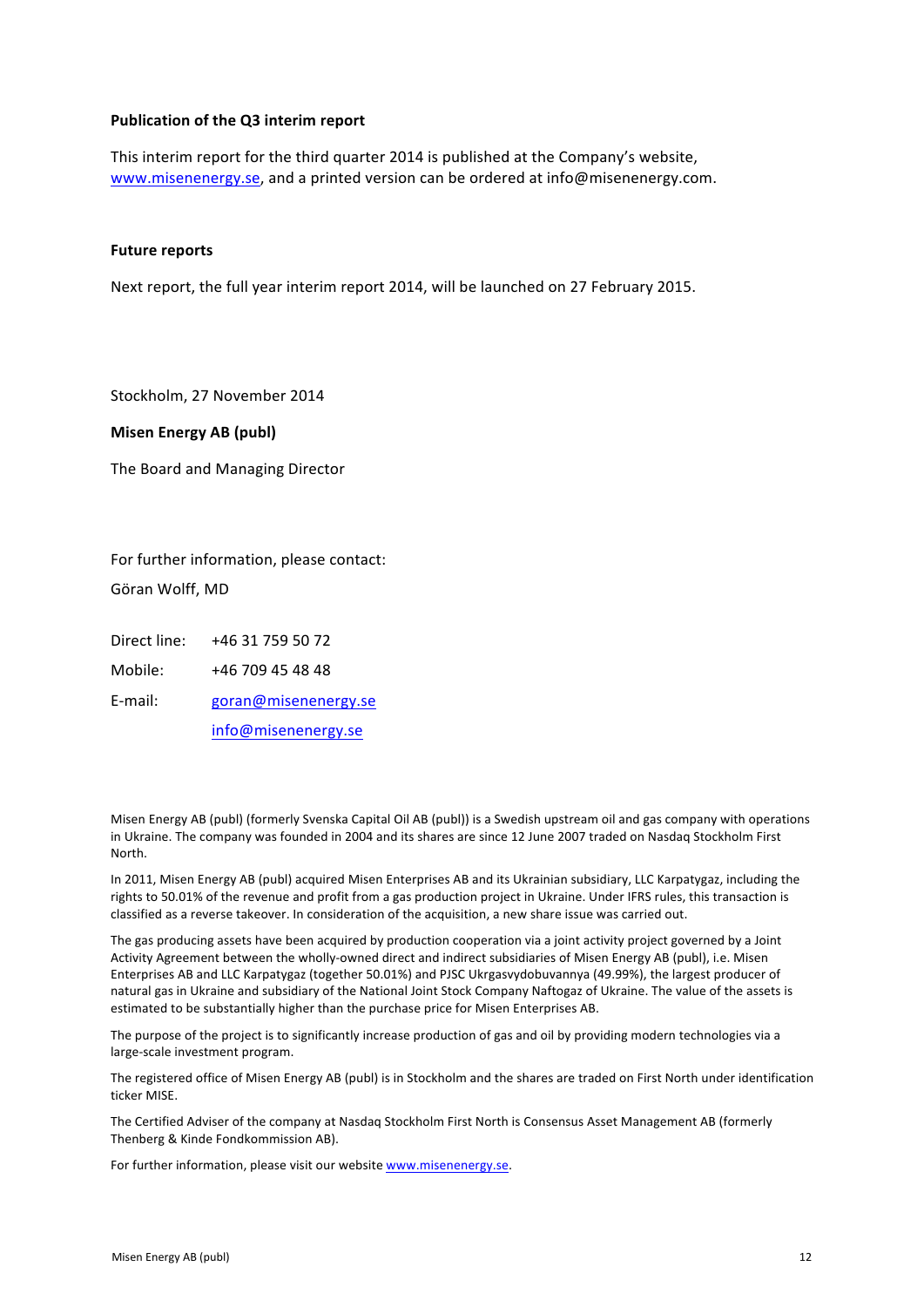#### **CONDENSED INCOME STATEMENT-THE GROUP**

|                                                                                                                                | 1 July-30 Sept | 1 July-30 Sept | 1 Jan-30 Sept | 1 Jan-30 Sept | 1 Jan-31 Dec |
|--------------------------------------------------------------------------------------------------------------------------------|----------------|----------------|---------------|---------------|--------------|
|                                                                                                                                | 2014           | 2013           | 2014          | 2013          | 2013         |
| All amounts in KSEK                                                                                                            | 3 months       | 3 months       | 9 months      | 9 months      | 12 months    |
| <b>Operating revenue</b>                                                                                                       |                |                |               |               |              |
| Net sales                                                                                                                      | 313,193        | 76,155         | 771,106       | 597,806       | 618,332      |
| Other operating income                                                                                                         | 10,363         | 0              | 13,459        | 3,082         | 5,243        |
|                                                                                                                                | 323,556        | 76,155         | 784,565       | 600,888       | 623,575      |
| <b>Operating expenses</b>                                                                                                      |                |                |               |               |              |
| Other external expenses                                                                                                        | $-152,639$     | $-39,623$      | $-328,165$    | $-270,989$    | $-283,746$   |
| Personnel expenses                                                                                                             | $-4,213$       | $-4,241$       | $-11,530$     | $-11,041$     | $-16,536$    |
| Depreciation and amortisation of tangible and intangible fixed assets                                                          | $-8,148$       | $-7,996$       | $-22,091$     | $-19,295$     | $-25,251$    |
| Other operating cost                                                                                                           | $-8,826$       | $-3,079$       | $-32,979$     | $-2,815$      | $-20,920$    |
|                                                                                                                                | $-173,826$     | $-54,939$      | $-394,765$    | $-304,140$    | -346,453     |
| <b>Operating income</b>                                                                                                        | 149,730        | 21,216         | 389,800       | 296,748       | 277,122      |
| <b>Financial items</b>                                                                                                         | $-51,458$      | 823            | $-101,003$    | $-5,390$      | $-9,561$     |
| Profit/loss after financial items                                                                                              | 98,272         | 22,039         | 288,797       | 291,358       | 267,561      |
| Taxes for the period                                                                                                           | $-18,897$      | $-8,612$       | $-60,403$     | $-59,289$     | $-59,094$    |
| Profit/loss for the period attributable to the parent company<br>shareholders                                                  | 79,375         | 13,427         | 228,394       | 232,069       | 208,467      |
| Statement of comprehensive income - The Group                                                                                  |                |                |               |               |              |
| Net profit for the period                                                                                                      | 79,375         | 13,427         | 228,394       | 232,069       | 208,467      |
| Other comprehensive income<br>Items possible for later reclassification in income statement:<br><b>Translation differences</b> | $-31,706$      | $-17,920$      | $-202,099$    | $-20,281$     | $-23,695$    |
| Other comprehensive income for the period, net after taxes                                                                     | $-31,706$      | $-17,920$      | $-202,099$    | $-20,281$     | $-23,695$    |
| Total comprehensive income for the period                                                                                      | 47,669         | $-4,493$       | 26,295        | 211,788       | 184,772      |
| Net earnings per share, allocated to the share owners in the parent company<br>(in SEK per share)                              |                |                |               |               |              |
| Net earnings for the period, before and after dilution                                                                         | 0.55           | 0.09           | 1.57          | 1.60          | 1.43         |
| Average number of shares for the period was 145,068,222                                                                        |                |                |               |               |              |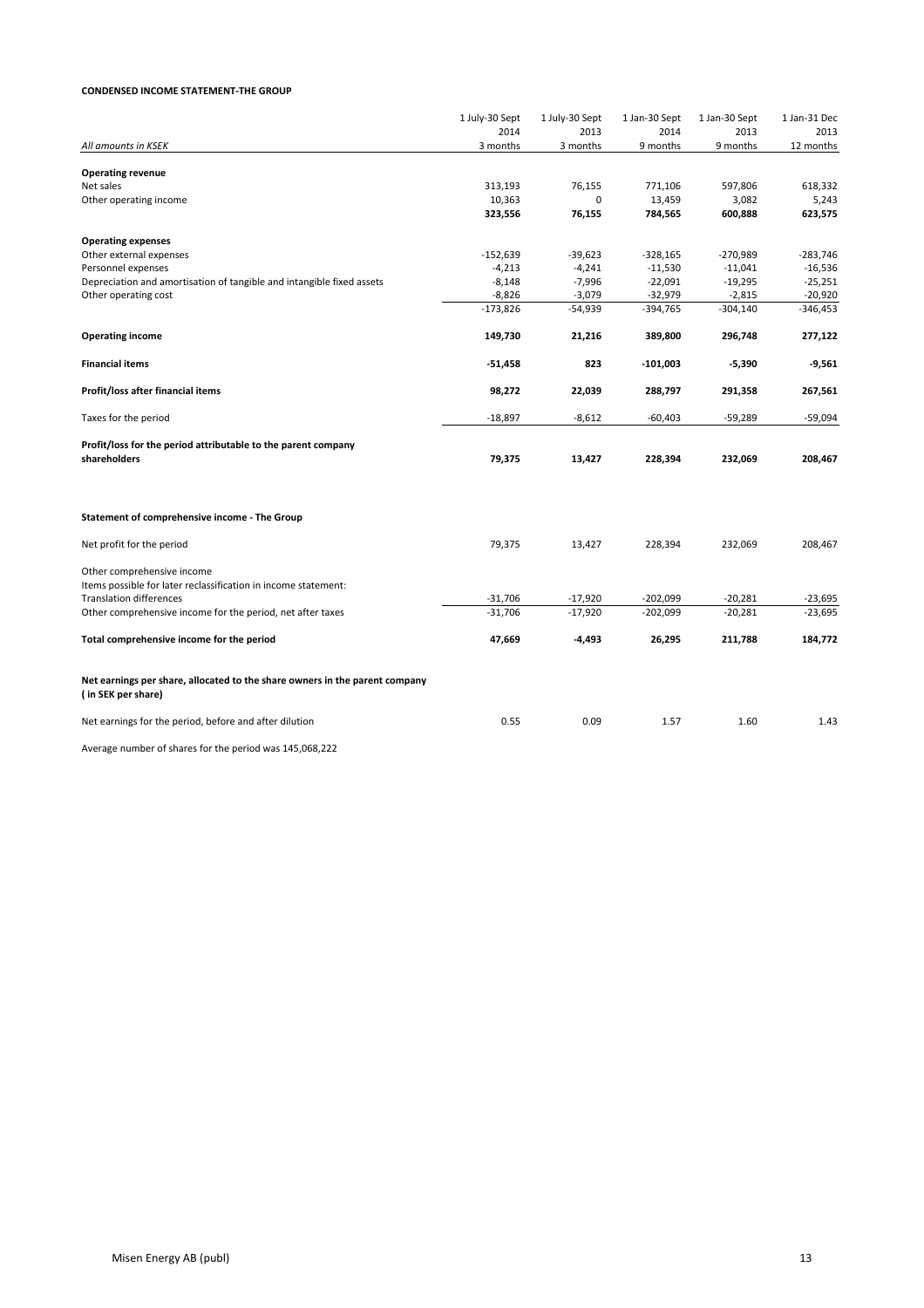# **CONDENSED BALANCE SHEET-THE GROUP**

| All amounts in KSEK                                             | 30 Sept 2014    | 30 Sept 2013   | 31 Dec 2013     |
|-----------------------------------------------------------------|-----------------|----------------|-----------------|
| <b>ASSETS</b>                                                   |                 |                |                 |
| <b>Non-current assets</b>                                       |                 |                |                 |
| Intangible fixed assets                                         | 35,543          | 38,348         | 37,684          |
| Tangible fixed assets                                           | 708,838         | 841,307        | 866,972         |
| <b>Total non-current assets</b>                                 | 744,381         | 879,655        | 904,656         |
| <b>Current assets</b>                                           |                 |                |                 |
| Stock                                                           | 74,384          | 59,686         | 142,773         |
| Accounts receivable                                             | 169,755         | 54,237         | 4,999           |
| Other receivables                                               | 23,229          | 6,241          | 37,117          |
| Prepaid expenses and accrued income                             | 478             | 1,430          | 237             |
|                                                                 | 267,846         | 121,594        | 185,126         |
| Cash and bank balances                                          | 27,897          | 9,761          | 949             |
| <b>Total current assets</b>                                     | 295,743         | 131,355        | 186,075         |
| <b>TOTAL ASSETS</b>                                             | 1,040,124       | 1,011,010      | 1,090,731       |
| All amounts in KSEK                                             | 30 Sept 2014    | 30 Sept 2013   | 31 Dec 2013     |
| <b>EQUITY AND LIABILITIES</b>                                   |                 |                |                 |
|                                                                 |                 |                |                 |
| <b>Equity</b>                                                   | 565,565         | 566,286        | 539,270         |
| <b>Non-current liabilities</b>                                  |                 |                |                 |
| Long-term loans                                                 | 20,753          | 103,217        | 37,502          |
| Long-term deferred tax liability<br>Other long-term liabilities | 6,319<br>22,089 | 5,439<br>6,644 | 17,011<br>2,468 |
|                                                                 |                 |                |                 |
| <b>Total non-current liabilities</b>                            | 49,161          | 115,300        | 56,981          |
| <b>Total non-current liabilities</b>                            |                 |                |                 |
| Accounts payable                                                | 57,755          | 71,412         | 118,034         |
| Tax debts                                                       | 36,071          | 9,308          |                 |
| Short-term loans                                                | 199,847         | 132,054        | 255,994         |
| Other short-term debt to JA                                     | 43,061          | 37,226         | 37,733          |
| Other short-term debt                                           | 80,271          | 73,868         | 74,261          |
| Accrued expenses and deferred income                            | 8,393           | 5,556          | 8,458           |
| <b>Total current liabilities</b>                                | 425,398         | 329,424        | 494,480         |
| <b>TOTAL EQUITY AND LIABILITIES</b>                             | 1,040,124       | 1,011,010      | 1,090,731       |
| Pledged assets                                                  | 327,814         | 463,903        | 613,592         |
| Contingent liabilities                                          | 1,884,905       | 4,081,617      | 4,114,931       |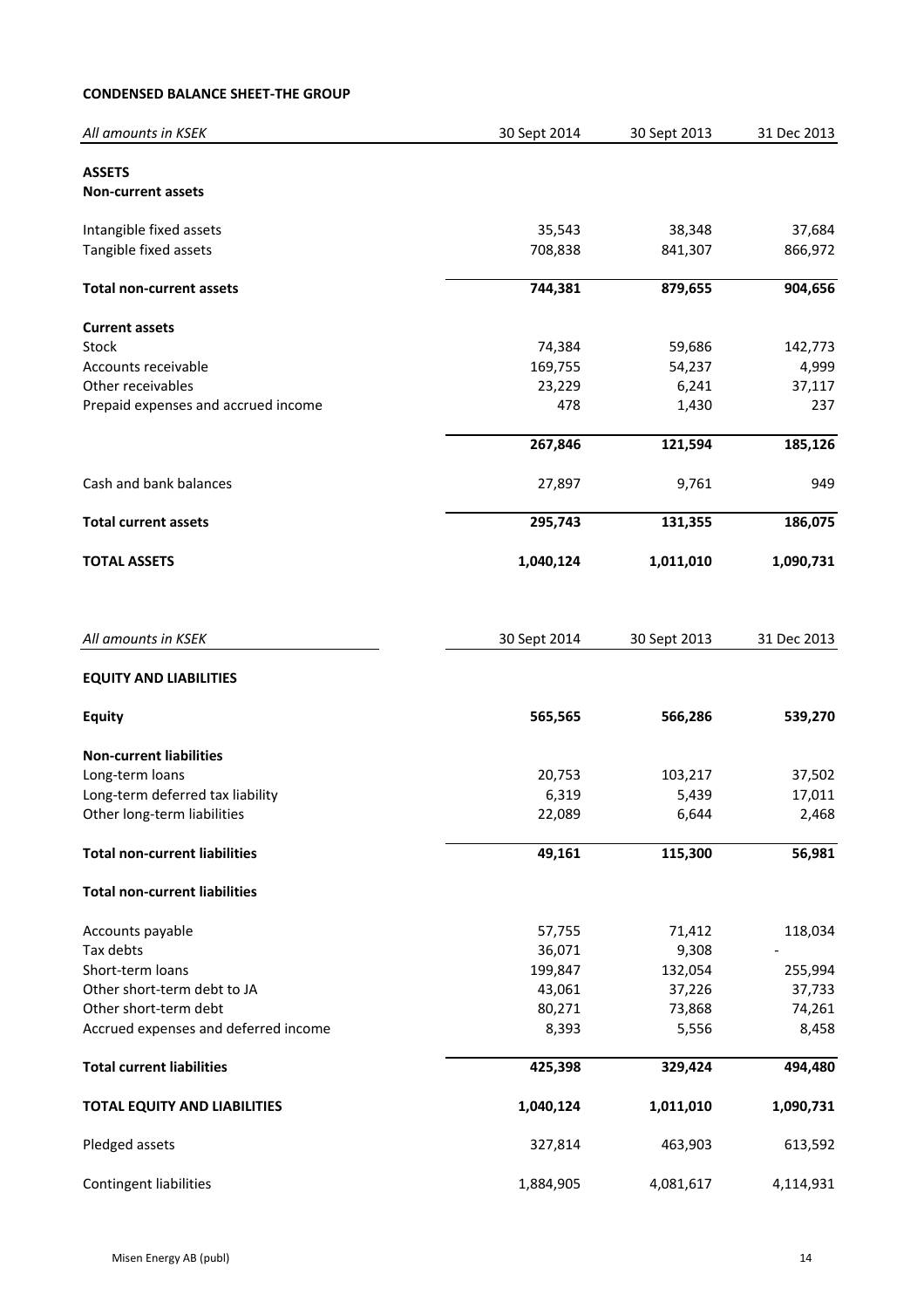### **CONDENSED STATEMENT OF CHANGES IN EQUITY - THE GROUP**

|                                        |               |                       |                | Retained  |                     |
|----------------------------------------|---------------|-----------------------|----------------|-----------|---------------------|
| All amounts in KSEK                    | Share capital | Other paid in capital | Other reserves | earnings  | <b>Total equity</b> |
| Equity brought forward 2013-01-01      | 290,136       | $-274,435$            | $-13,087$      | 351,884   | 354,498             |
| Net profit                             |               |                       |                |           |                     |
| Net profit of the period Jan-Sept 2013 |               |                       |                | 232,069   | 232,069             |
| Other comprehensive income             |               |                       |                |           |                     |
| <b>Translation difference</b>          |               |                       | $-20,281$      |           | $-20,281$           |
| <b>Total comprehensive income</b>      | 290,136       | $-274,435$            | $-33,368$      | 583,953   | 566,286             |
| Equity brought forward 2013-09-30      | 290,136       | $-274,435$            | $-33,368$      | 583,953   | 566,286             |
| Equity brought forward 2013-10-01      | 290,136       | $-274,435$            | $-33,368$      | 583,953   | 566,286             |
| Net profit                             |               |                       |                |           |                     |
| Net profit of the period Oct-Dec 2013  |               |                       |                | $-23,602$ | $-23,602$           |
| Other comprehensive income             |               |                       |                |           |                     |
| <b>Translation difference</b>          |               |                       | $-3,414$       |           | $-3,414$            |
| <b>Total comprehensive income</b>      | 0             | 0                     | $-3,414$       | $-23,602$ | $-27,016$           |
| Equity brought forward 2013-12-31      | 290,136       | $-274,435$            | $-36,782$      | 560,351   | 539,270             |
| Equity brought forward 2014-01-01      | 290,136       | $-274,435$            | $-36,782$      | 560,351   | 539,270             |
| Net profit                             |               |                       |                |           |                     |
| Net profit of the period Jan-Sept 2014 |               |                       |                | 228,394   | 228,394             |
| Other comprehensive income             |               |                       |                |           |                     |
| <b>Translation difference</b>          |               |                       | $-202,099$     |           | $-202,099$          |
| Total comprehensive income             | 0             | 0                     | $-202,099$     | 228,394   | 26,295              |
| Equity brought forward 2014-09-30      | 290,136       | $-274,435$            | $-238,881$     | 788,745   | 565,565             |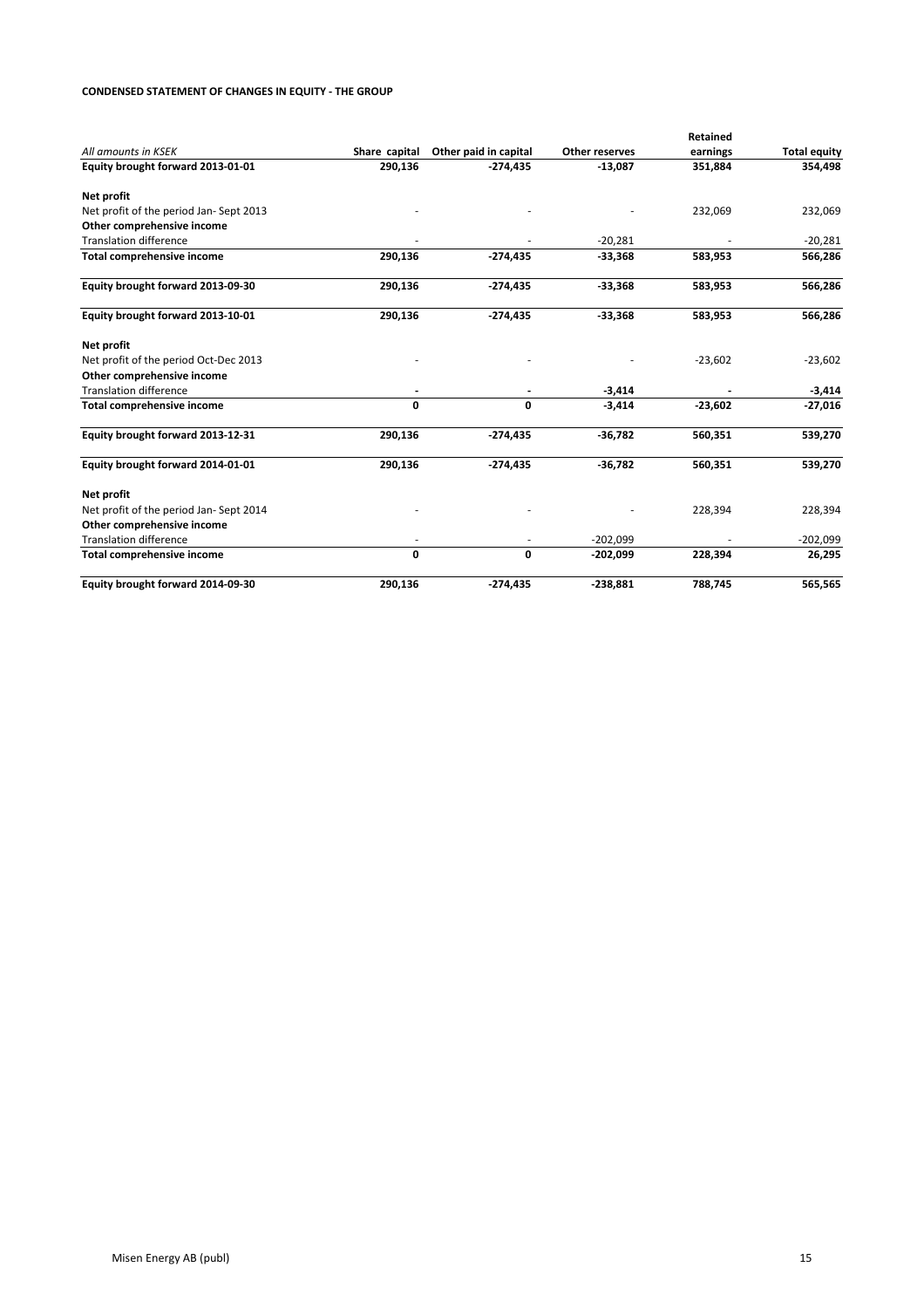## **CONDENSED STATEMENT OF CASH FLOWS - THE GROUP**

|                                                | 1 Jan-30 Sept | 1 Jan-30 Sept | 1 Jan-31 Dec |
|------------------------------------------------|---------------|---------------|--------------|
|                                                | 2014          | 2013          | 2013         |
| All amounts in KSEK                            |               |               |              |
| Operating activities                           |               |               |              |
| Operating income                               | 389,800       | 296,748       | 277,122      |
| Adjustment for non-cash items                  | 29,716        | 29,935        | 19,057       |
| Interest received                              | 123           | 328           | 341          |
| Interest paid                                  | $-16,476$     | $-5,718$      | $-678$       |
| Income tax                                     | $-15,631$     | $-66,981$     | $-78,433$    |
| Cash flow from operating activities            |               |               |              |
| before working capital changes                 | 387,532       | 254,312       | 217,409      |
| Decrease(+)/increase in stocks                 | 28,283        | $-52,987$     | $-137,671$   |
| Decrease(+)/increase in receivables            | $-185,408$    | $-35,884$     | $-884$       |
| Decrease(-)/increase in short-term debts       | $-8,014$      | 108,377       | 155,279      |
| Cash-flow from operating activities            | 222,393       | 273,818       | 234,133      |
| Investing activities                           |               |               |              |
| Acquisition of tangible and intangible assets* | $-121,830$    | $-376,305$    | $-370,668$   |
| Sale of tangible and intangible assets         | 2,070         | 50,930        | 48,812       |
| Change of long-term receivables (increase-)    |               |               |              |
| Cash flow from investing activities            | $-119,760$    | $-325,375$    | $-321,856$   |
| <b>Financing activities</b>                    |               |               |              |
| Change in long-term debt (increase+)           | $-73,308$     | 48,062        | 75,965       |
| Cash flow from financing activities            | $-73,308$     | 48,062        | 75,965       |
| Cash flow for the period                       | 29,325        | $-3,495$      | $-11,758$    |
| Cash at the beginning of the period            | 949           | 13,325        | 13,325       |
| Exchange rate difference in cash               | $-2,377$      | $-69$         | $-618$       |
| Cash at the end of the period                  | 27,897        | 9,761         | 949          |

\*During 2014 no net investments through financial leasing agreements have been made, the amount for the full year 2013 was KSEK 61,061. During the three first quarters of 2014 no investments through financial leasing have been made. Investments through financial leasing are considered as not affecting the cash flow.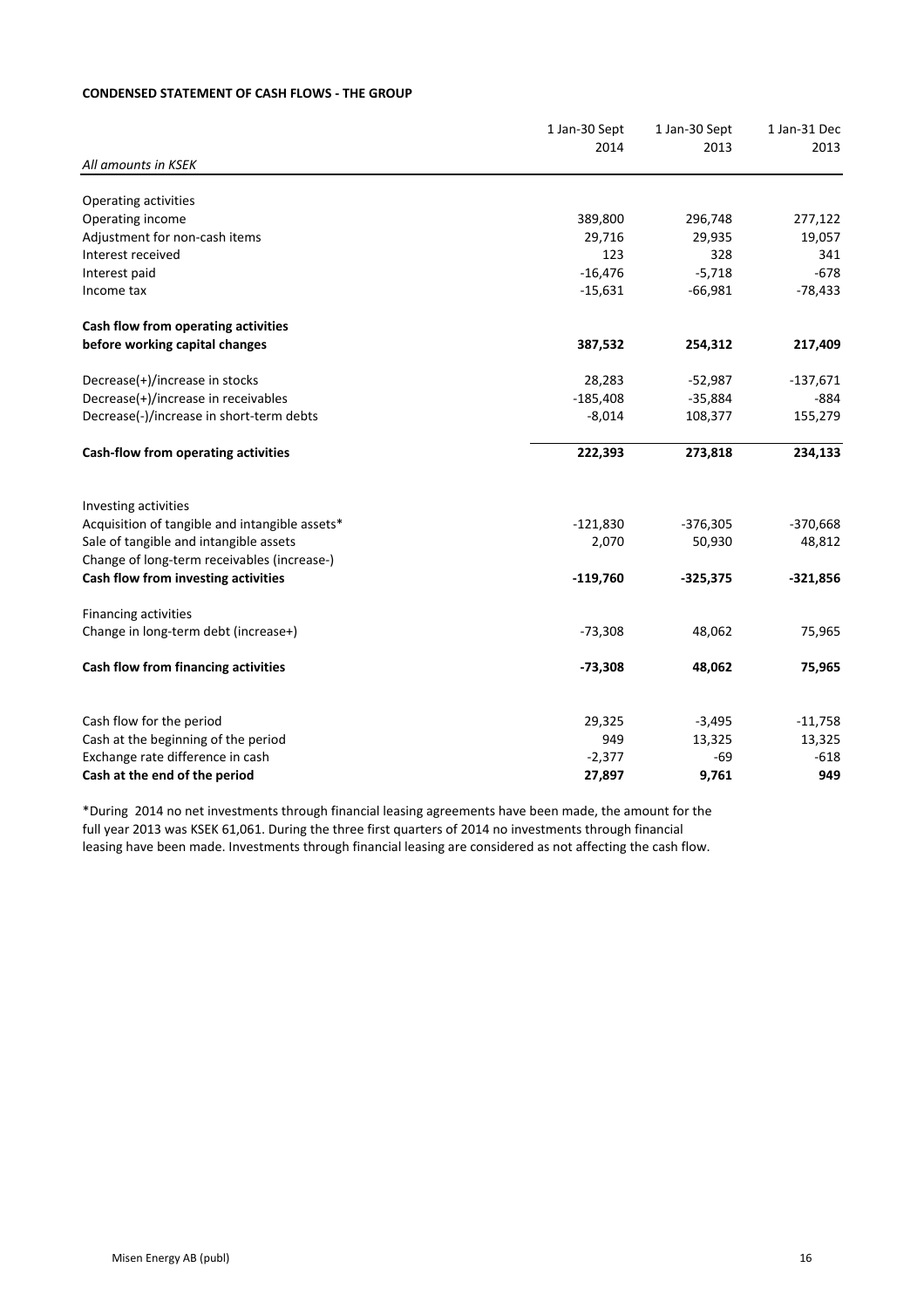#### **CONDENSED INCOME STATEMENT - PARENT COMPANY**

| (Misen Energy AB (publ))                                   |                |                |               |               |              |
|------------------------------------------------------------|----------------|----------------|---------------|---------------|--------------|
|                                                            | 1 June-30 Sept | 1 June-30 Sept | 1 Jan-30 Sept | 1 Jan-30 Sept | 1 Jan-31 Dec |
|                                                            | 2014           | 2013           | 2014          | 2013          | 2013         |
| All amounts in KSEK                                        | 3 months       | 3 months       | 9 months      | 9 months      | 12 months    |
| <b>Operating revenue</b>                                   |                |                |               |               |              |
| Net sales                                                  | 0              | 2,730          | 0             | 2,730         | 2,730        |
|                                                            | $\mathbf 0$    | 2,730          | $\mathbf 0$   | 2,730         | 2,730        |
| <b>Operating expenses</b>                                  |                |                |               |               |              |
| Other external expenses                                    | $-3,091$       | $-4,786$       | $-10,701$     | $-13,785$     | $-21,746$    |
| Personnel expenses                                         | $-956$         | $-732$         | $-3,700$      | $-1,561$      | $-2,889$     |
|                                                            | $-4,047$       | $-5,518$       | $-14,401$     | $-15,346$     | $-24,635$    |
| <b>Operating income</b>                                    | $-4,047$       | $-2,788$       | $-14,401$     | $-12,616$     | $-21,905$    |
| Interest income                                            | $\mathbf 0$    | $\mathbf{1}$   | $\mathbf 0$   | 2             | 337          |
| Interest expense                                           | $-2,286$       | $-515$         | $-3,538$      | $-1,660$      | $-2,998$     |
|                                                            | $-2,286$       | $-514$         | $-3,538$      | $-1,658$      | $-2,661$     |
| Profit/loss after financial items                          | $-6,333$       | $-3,302$       | $-17,939$     | $-14,274$     | $-24,566$    |
| Taxes for the period                                       |                |                |               |               |              |
| Net profit/loss                                            | $-6,333$       | $-3,302$       | $-17,939$     | $-14,274$     | $-24,566$    |
| Statement of comprehensive income - Parent company         |                |                |               |               |              |
| Net loss for the period                                    | $-6,333$       | $-3,302$       | $-17,939$     | $-14,274$     | $-24,566$    |
| Other comprehensive income                                 |                |                |               |               |              |
|                                                            | $\mathbf 0$    | 0              | 0             | 0             | 0            |
| Other comprehensive income for the period, net after taxes | $\pmb{0}$      | 0              | 0             | $\mathbf 0$   | 0            |
| Total comprehensive income for the period                  | $-6,333$       | $-3,302$       | $-17,939$     | $-14,274$     | $-24,566$    |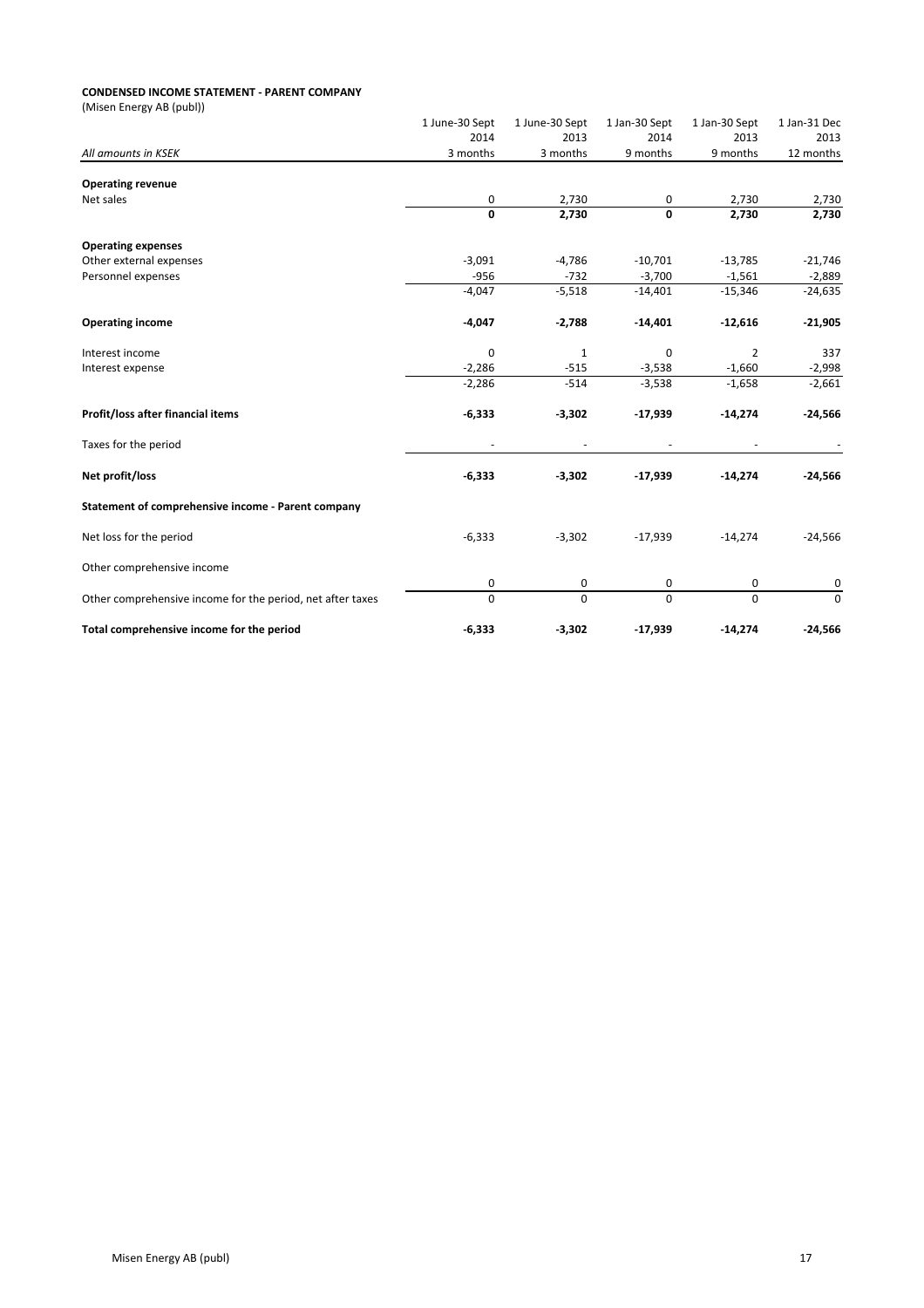#### **CONDENSED BALANCE SHEET - PARENT COMPANY**

(Misen Energy AB (publ))

| All amounts in KSEK                             | 30 Sept 2014 | 30 Sept 2013             | 31 Dec 2013 |
|-------------------------------------------------|--------------|--------------------------|-------------|
| <b>ASSETS</b>                                   |              |                          |             |
| <b>Non-current assets</b>                       |              |                          |             |
| <b>Financial fixed assets</b>                   |              |                          |             |
| Shares in subsidiaries                          | 1,001,799    | 1,001,799                | 1,001,799   |
| <b>Total financial fixed assets</b>             | 1,001,799    | 1,001,799                | 1,001,799   |
| <b>Total fixed assets</b>                       | 1,001,799    | 1,001,799                | 1,001,799   |
| Total non-current assets                        | 1,001,799    | 1,001,799                | 1,001,799   |
| <b>Current receivables</b>                      |              |                          |             |
| Other receivables                               | 222          | 217                      | 803         |
| Short-term receiveables subsidiaries            | 4,976        | 4,392                    | 4,745       |
| Prepaid expenses and accrued income             | 250          | 218                      | 227         |
|                                                 | 5,448        | 4,827                    | 5,775       |
|                                                 |              |                          |             |
| Cash and bank balances                          | 444          | 8,843                    | 479         |
| <b>Total current assets</b>                     | 5,892        | 13,670                   | 6,254       |
| <b>TOTAL ASSETS</b>                             | 1,007,691    | 1,015,469                | 1,008,053   |
| (Misen Energy AB (publ))<br>All amounts in KSEK | 30 Sept 2014 | 30 Sept 2013             | 31 Dec 2013 |
| Equity                                          |              |                          |             |
| <b>Restricted equity</b>                        |              |                          |             |
| Share capital                                   | 290,136      | 290,136                  | 290,136     |
| Statutory reserves                              | 345          | 345                      | 345         |
|                                                 | 290,481      | 290,481                  | 290,481     |
|                                                 |              |                          |             |
| Non-restricted equity                           |              |                          |             |
| Profit/Loss brought forward                     | 672,900      | 697,465                  | 697,466     |
| Profit/loss for the year                        | $-17,939$    | $-14,274$                | $-24,565$   |
|                                                 | 654,961      | 683,191                  | 672,901     |
| <b>Total equity</b>                             | 945,442      | 973,672                  | 963,382     |
| <b>Non-current liabilities</b>                  |              |                          |             |
| Long-term loan                                  | 0            | 36,564                   | 37,502      |
| Other long-term debts to group companies        | 92           | 95                       | 93          |
| <b>Total non-current liabilities</b>            | 92           | 36,659                   | 37,595      |
| <b>Total non-current liabilities</b>            |              |                          |             |
| Accounts payable                                | 1,292        | 1,816                    | 3,568       |
| Other short-term liabilities                    | 252          | 414                      | 333         |
| Short-term loans                                | 54,119       | $\overline{\phantom{a}}$ |             |
| Accrued expenses and deferred income            | 6,494        | 2,908                    | 3,175       |
| <b>Total current liabilities</b>                | 62,157       | 5,138                    | 7,076       |
| TOTAL EQUITY AND LIABILITIES                    | 1,007,691    | 1,015,469                | 1,008,053   |
| <b>Pledged assets</b>                           | 100,333      | 152                      | 153         |
| <b>Contingent liabilities</b>                   | 332,935      | 39                       | 39          |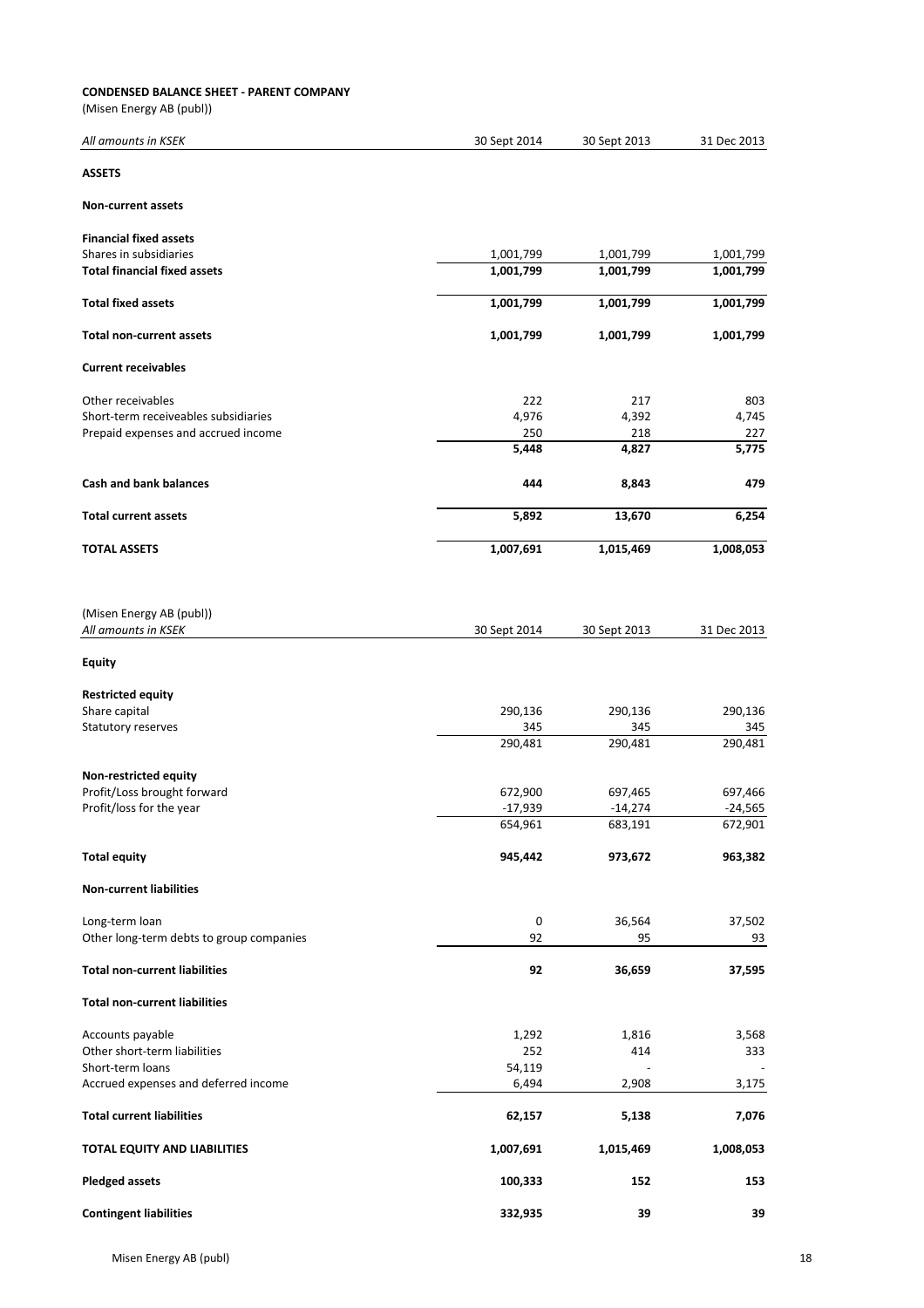### **CONDENSED STATEMENT OF CHANGES IN EQUITY - PARENT COMPANY**

(Misen Energy AB (publ))

|                                          | <b>Share</b> |          | <b>Statutory Share Premium</b> | <b>Retained</b> |                     |
|------------------------------------------|--------------|----------|--------------------------------|-----------------|---------------------|
| All amounts in KSEK                      | capital      | reserves | reserve                        | earnings        | <b>Total equity</b> |
| Equity brought forward 2013-01-01        | 290,136      | 345      | 714,285                        | $-16,819$       | 987,947             |
| Net profit                               |              |          |                                |                 |                     |
| Net profit of the period Jan-Sept 2014   |              |          |                                | $-14,274$       | $-14,274$           |
| Other comprehensive income               |              |          |                                |                 |                     |
| <b>Translation difference</b>            |              |          |                                |                 | 0                   |
| <b>Total comprehensive income</b>        | 0            | 0        | $\mathbf{0}$                   | $-14,274$       | $-14,274$           |
| Equity brought forward 2013-09-30        | 290,136      | 345      | 714,285                        | $-31,093$       | 973,673             |
| Equity brought forward 2013-10-01        | 290,136      | 345      | 714,285                        | $-31,093$       | 973,673             |
| Net profit                               |              |          |                                |                 |                     |
| Net profit for the period Oct - Dec 2013 |              |          |                                | $-10,291$       | $-10,291$           |
| Other comprehensive income               |              |          |                                |                 |                     |
| <b>Translation difference</b>            | ٠            |          |                                |                 | 0                   |
| <b>Total comprehensive income</b>        | 0            | 0        | $\mathbf{0}$                   | $-10,291$       | $-10,291$           |
| Equity brought forward 2013-12-31        | 290,136      | 345      | 714,285                        | $-41,384$       | 963,382             |
| Equity brought forward 2014-01-01        | 290,136      | 345      | 714,285                        | $-41,384$       | 963,382             |
| Net profit                               |              |          |                                |                 |                     |
| Net profit of the period Jan-Sept 2014   |              |          |                                | $-17,939$       | $-17,939$           |
| Other comprehensive income               |              |          |                                |                 |                     |
| <b>Translation difference</b>            |              |          |                                |                 | 0                   |
| <b>Total comprehensive income</b>        | 0            | 0        | $\mathbf 0$                    | $-17,939$       | $-17,939$           |
| Equity brought forward 2014-09-30        | 290,136      | 345      | 714,285                        | $-59,323$       | 945,443             |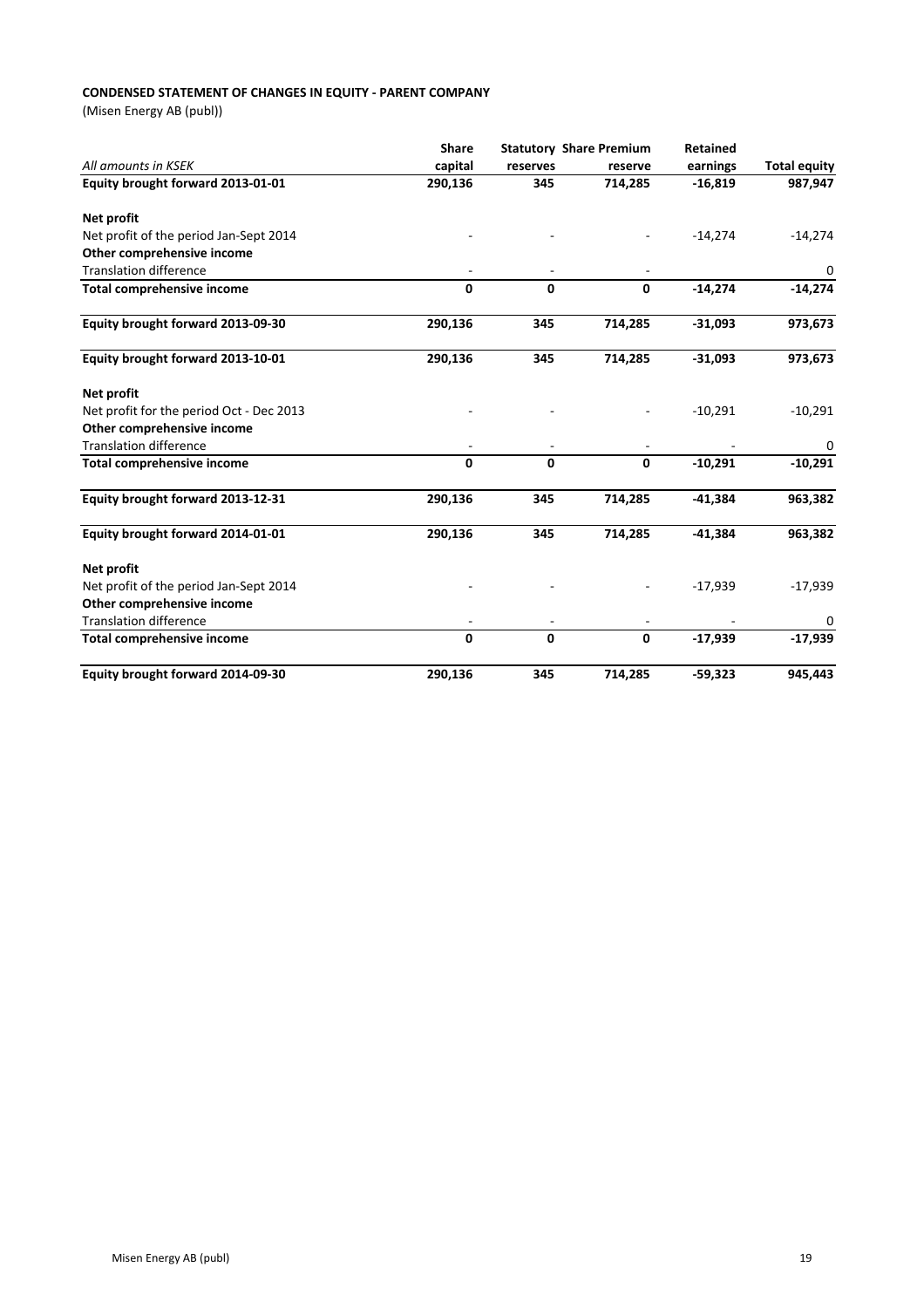# **CONDENSED STATEMENT OF CASH FLOWS - PARENT COMPANY**

(Misen Energy AB (publ))

|                                             | 1 Jan-30 Sept | 1 Jan-30 Sept | 1 Jan-31 Dec |
|---------------------------------------------|---------------|---------------|--------------|
|                                             | 2014          | 2013          | 2013         |
| All amounts in KSEK                         | 9 months      | 9 months      | 12 months    |
| Operating activities                        |               |               |              |
| Operating income                            | $-14,401$     | $-12,616$     | $-21,905$    |
| Adjustment for non-cash items               |               | $-35$         |              |
| Interest received                           |               | 2             |              |
|                                             |               |               | 2            |
| Interest paid                               |               | -9            |              |
| Cash flow from operating activities before  |               |               |              |
| working capital changes                     | $-14,401$     | $-12,658$     | $-21,903$    |
| Cash flow from working capital changes      |               |               |              |
| Decrease(+)/increase in receivables         | 327           | $-4,046$      | $-4,661$     |
| Decrease(-)/increase in accounts payable    | $-2,276$      | 736           | 2,488        |
| Decrease(-)/increase(+) in short term debts | 1,248         | 209           | $-300$       |
| Cash flow from operating activities         | $-15,102$     | $-15,759$     | $-24,376$    |
| <b>Financing activities</b>                 |               |               |              |
| Increase in long-term debt                  | 15,067        | 16,090        | 16,343       |
| Cash flow from financing activities         | 15,067        | 16,090        | 16,343       |
|                                             |               |               |              |
| Cash flow for the period                    | $-35$         | 331           | $-8,033$     |
| Cash at the beginning of the period         | 479           | 8,512         | 8,512        |
| Cash at the end of the period               | 444           | 8,843         | 479          |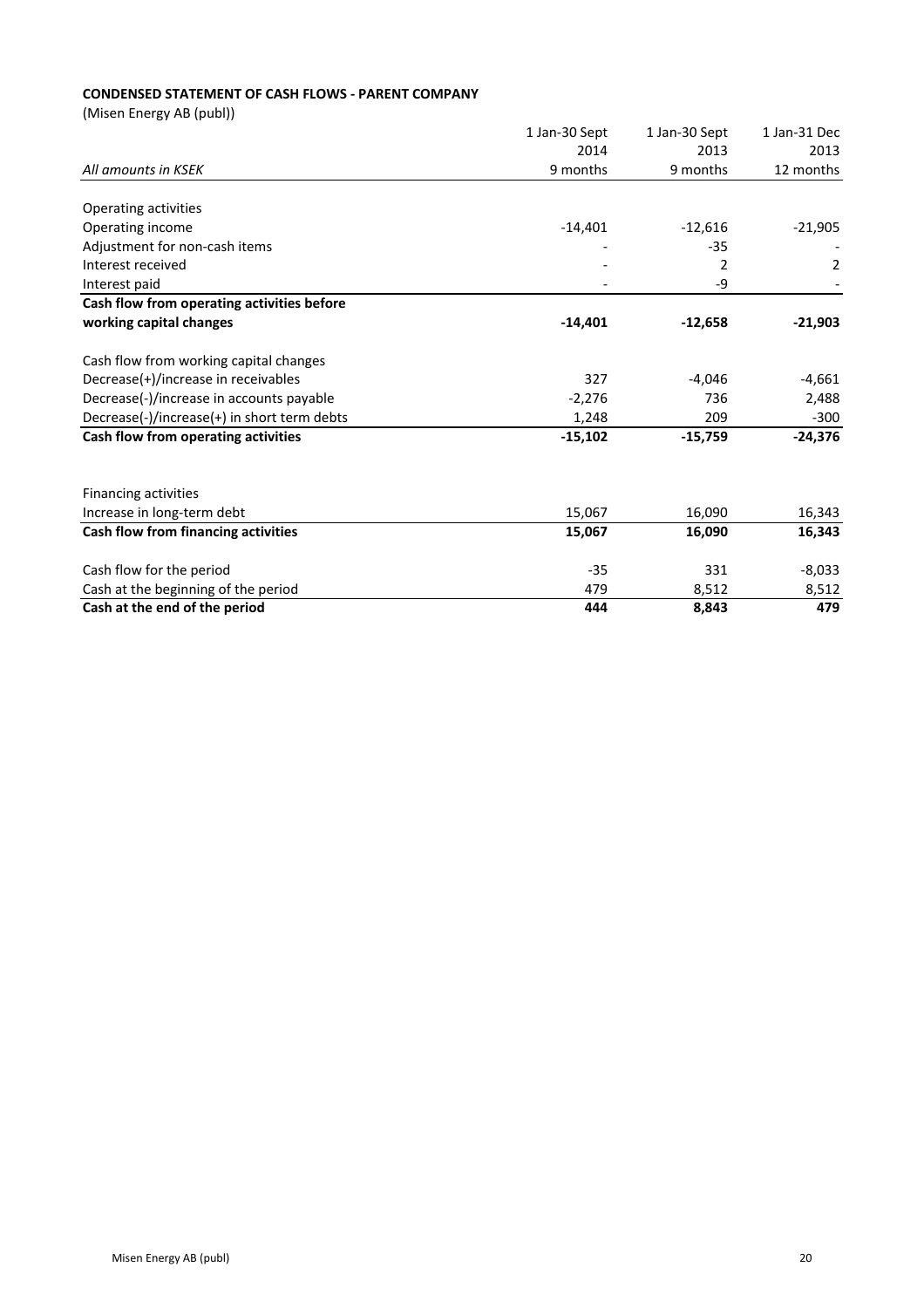#### **CONDENSED FINANCIAL AND OPERATIONAL KEY RATIOS**

|                                                            | 1 Jan-30 Sept | 1 Jan-30 Sept<br>2013<br>9 months | 1 Jan-31 Dec<br>2013<br>12 months |
|------------------------------------------------------------|---------------|-----------------------------------|-----------------------------------|
|                                                            | 2014          |                                   |                                   |
|                                                            | 9 months      |                                   |                                   |
|                                                            |               |                                   |                                   |
| <b>The Group</b>                                           |               |                                   |                                   |
| <b>Financial key ratios</b>                                |               |                                   |                                   |
| EBITDA (KSEK)                                              | 411,891       | 316,043                           | 302,373                           |
| Profit/loss per share before dilution SEK*                 | 1.57          | 1.60                              | 1.43                              |
| Profit/loss per share after dilution SEK*                  | 1.57          | 1.60                              | 1.43                              |
| Return on equity (ROE)                                     | n.a.          | n.a.                              | 38.7%                             |
| Return on capital employed (ROCE)                          | n.a.          | n.a.                              | 41.0%                             |
| Debt/equity ratio                                          | 39.0%         | 43.7%                             | 54.4%                             |
| Equity ratio                                               | 54.4%         | 56.0%                             | 49.5%                             |
| Share of risk bearing capital                              | 55.0%         | 56.0%                             | 51.0%                             |
| Weighted average number of shares for the period*          | 145,068,222   | 145,068,222                       | 145,068,222                       |
| Number of outstanding shares before dilution *             | 145,068,222   | 145,068,222                       | 145,068,222                       |
| Number of outstanding shares after dilution *              | 145,068,222   | 145,068,222                       | 145,068,222                       |
| Weighted average number of shares for the period           |               |                                   |                                   |
| after dilution*                                            | 145,068,222   | 145,068,222                       | 145,068,222                       |
| *Adjusted for amalgamation of shares 100:1 in January 2012 |               |                                   |                                   |
| The Parent Company (Misen Energy AB)                       |               |                                   |                                   |
| EBITDA (KSEK)                                              | neg           | neg                               | neg                               |
| Profit/loss per share before dilution SEK*                 | neg           | neg                               | neg                               |
| Profit/loss per share after dilution SEK*                  | neg           | neg                               | neg                               |
| Return on equity (ROE)                                     | n.a.          | n.a.                              | neg                               |
| Return on capital employed (ROCE)                          | n.a.          | n.a.                              | neg                               |
| Debt/equity ratio                                          | 0.0%          | 3.8%                              | 3.9%                              |
| Equity ratio                                               | 93.8%         | 95.9%                             | 95.6%                             |
| Share of risk bearing capital                              | 93.8%         | 95.9%                             | 95.6%                             |
| Weighted average number of shares for the period*          | 145,068,222   | 145,068,222                       | 145,068,222                       |
| Number of outstanding shares before dilution *             | 145,068,222   | 145,068,222                       | 145,068,222                       |
| Number of outstanding shares after dilution *              | 145,068,222   | 145,068,222                       | 145,068,222                       |
| Weighted average number of shares for the period           |               |                                   |                                   |
| after dilution*                                            | 145,068,222   | 145,068,222                       | 145,068,222                       |

\*Adjusted for amalgamation of shares 100:1 in January 2012

#### **Definition of financial key ratios**

1 EBTDA (profit before interest, tax, depreciation, write-downs) defined as the group and the parent company's operating profit/loss before denreciation depreciation

2. Profit/loss per share before dilution defined as the group and the parent company's net profit/loss after tax divided by the number of outstanding shares before dilution at the end of period

3.Profit/loss per share after dilution defined as the group and the parent company's net profit/loss after tax divided by the number of outstanding shares after dilution at the end of period.

4. Return on equity defined as the group and the parent company's profit/loss divided by total equity at the end of period.

5. Return on working capital is defined as the group and the parent company's profit/loss after financial items plus interest expense plus/ minus exchange differences on financial items divided by total capital employed (average of the two latest periods balance sheet total with reduction for non-interest bearing debt).

6.Debt/equity ratio defined as the group and the parent company's interest bearing debt divided by equity.

Deputy ratio definition of the group and the parent company's interest beam in the particular  $\frac{1}{2}$  and  $\frac{1}{2}$  and  $\frac{1}{2}$  and  $\frac{1}{2}$  and  $\frac{1}{2}$  and  $\frac{1}{2}$  and  $\frac{1}{2}$  and  $\frac{1}{2}$  and  $\frac{1}{2}$  and 7.Equity ratio defined as the group and the parent company's equity including minority owner shares divided by balance sheet total.<br>

#### **Share capital information**

8.Share of risk bearing capital defined as the sum of the group and the parent company's equity and deferred tax liabilities (including minority shares) divided by balance sheet total.

9.Number of outstanding shares with full dilution defined as number of outstanding shares including maximum utilized warrants.<br>10.Registration of new share issues took place at the 31st of January, 20th of February and 13t 6,530,546 shares respectively at a price of 0.25 per share.

11. Registration of new share issues took place at the 3rd of November, 21st of November and 22nd of November 2006 of 988,563; 213,000 and 1,700,089 shares respectively at a price of 1.2240 SEK per share.

12.Registration of an offset issue took place at the 30th of November 2006.<br>13.Registration of new share issues took place at the 11th of January and the 22nd of February 2007 of 4,650,000 and 1,670,180 shares respectively at a price of 1.2240 SEK per share.

14. Registration of a new share issue took place at the 15th of March 2007 of 13,200,000 shares at a price of 1.54 SEK per share.

15.Registration of a new share issue took place the 2nd of April 2007 of 10,185,000 shares at a price of 1.54 SEK per share.<br>16.Registration of a new share issue on the 12th of July 2007 of 42,000,000 at a price of 2.40 SE

17. Registration of a new share issue on the 11th of February 2009 of 32,339,802 at a price of 0.60 SEK per share.

18. Registration of share capital write-down of 13,849,777.84 SEK on the 6th of May 2010 without reduction in number of shares. Share capital was thereafter 3,462,444.46 SEK. Quota value per share thereafter 0.02 SEK per share.

19. Registration of a new share issue on the 2nd of September 2010 of 48,000,000 shares at a price of 0.04 per share.

20. Registration of a new share issue on 22nd of September 2011 of 14,285,700 000 shares at a price of 0.07 SEK per share.

21. On the 12th of January 2012 an amalgamation of shares 100:1 was registered whereby the number of shares were reduced to 145,068,222 and the quota value became approximately 2 SEK.